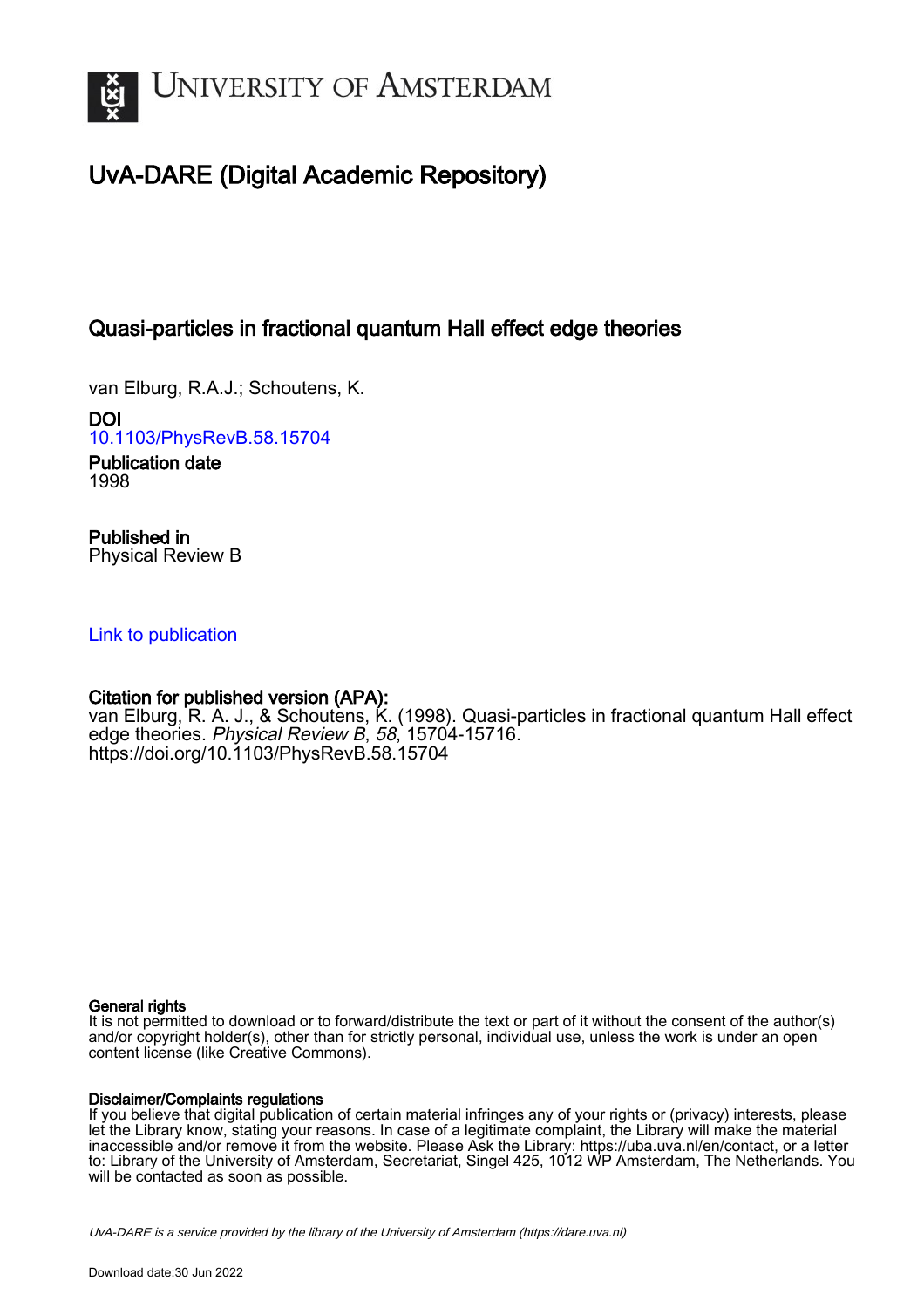### **Quasiparticles in fractional quantum Hall effect edge theories**

R. A. J. van Elburg and K. Schoutens

*Van der Waals-Zeeman Institute and Institute for Theoretical Physics, University of Amsterdam, Valckenierstraat 65,*

*1018 XE Amsterdam, The Netherlands*

(Received 30 January 1998)

We propose a quasiparticle formulation of effective edge theories for the fractional quantum Hall effect. For the edge of a Laughlin state with filling fraction  $\nu=1/m$ , our fundamental quasiparticles are edge electrons of charge  $-e$  and edge quasiholes of charge  $+e/m$ . These quasiparticles satisfy exclusion statistics in the sense of Haldane. We exploit algebraic properties of edge electrons to derive a kinetic equation for charge transport between a  $\nu=1/m$  fractional quantum Hall edge and a normal metal. We also analyze alternative ''Boltzmann'' equations that are directly based on the exclusion statistics properties of edge quasiparticles. Generalizations to more general filling fractions (Jain series) are briefly discussed. [S0163-1829(98)03544-9]

#### **I. INTRODUCTION AND SUMMARY**

Low-energy excitations over (fractional) quantum Hall effect (QHE) ground states are localized near the edge of a sample. Certain aspects of QHE phenomenology can therefore be captured by an *effective edge theory*. The unusual properties (notably, fractional charge and statistics) of bulk excitations over a fractional OHE (FOHE) ground state carry over to analogous properties of the fundamental edge excitations.

In the existing (theoretical) literature on QHE edge phenomena, the fundamental edge quasiparticles have not played an important role. Most, if not all, results have been obtained by exploiting bosonization schemes. For the analysis of edge-to-edge tunneling experiments, a combination of bosonization with techniques from integrable field theories has led to exact results for universal conductance curves.<sup>1,2</sup> What has been missing until now is a description of edge-toedge transport phenomena directly in terms of excitations that are intrinsic to an edge in isolation. The authors of Ref. 3 have explored such a picture and have derived a number of strong-coupling selection rules for the scattering of edge excitations.

In this paper we take up the challenge of reformulating effective QHE edge theories directly in terms of a set of fundamental edge excitations. For the principal Laughlin states at filling fraction  $\nu=1/m$ , we select the *edge electron* (of charge  $-e$ ) and the *edge quasihole* (of charge  $+e/m$ ) as the fundamental excitations. (The reason for this asymmetric choice will become clear.) An important complication is then that these fundamental quasiparticles are *not* fermions but instead obey fractional statistics (in a sense to be explained below). A large part of this paper will be devoted to working out the consequences of these unusual statistics.

Following Wen, $4$  we shall assume that the edge theory for a  $\nu=1/m$  fractional QHE state (Laughlin state) takes the form of a chiral Luttinger liquid (see Ref. 5 for a further justification of this description). The bosonic description of such a theory is centered around the neutral charge density operators  $n_q = 1/\sqrt{m(\partial \varphi)_q}$ , which satisfy a  $U(1)$  affine Kac-Moody algebra

$$
[n_q, n_{q'}] = \frac{1}{m} q \, \delta_{q+q'} . \tag{1.1}
$$

The vertex operators

$$
\Psi_{e}(z) = \operatorname{exp}(-i\sqrt{m}\varphi) : (z),
$$
  

$$
\Psi_{qh}(z) = \operatorname{exp}\left(i\frac{1}{\sqrt{m}}\varphi\right) : (z)
$$
 (1.2)

have charge  $-e$  and  $+e/m$ , respectively, and have been identified as the edge electron and edge quasihole. They are the direct analogs of the bulk (Laughlin) quasiparticles, an important distinction being that the edge excitations are gapless and have linear dispersion.

The first indication for the nontrivial statistics of the operators  $(1.2)$  comes from the operator product expansions  $(OPE)$ 

$$
\Psi_{e}(z)\Psi_{e}(w) = (z-w)^{m}[\Psi'(w) + \cdots],
$$
  

$$
\Psi_{qh}(z)\Psi_{qh}(w) = (z-w)^{1/m}[\Psi''(w) + \cdots], \qquad (1.3)
$$

where  $\Psi'(w)$  and  $\Psi''(w)$  are operators of charge  $-2e$  and  $12e/m$ , respectively. For *m* an odd integer, the right hand side of the first OPE picks up a minus sign under the exchange  $z \leftrightarrow w$ , in correspondence with the required antisymmetry of the Laughlin wave functions. The second relation features a fractional power of  $(z-w)$ , which shows that the quasihole operator has fractional ''exchange statistics.''

For  $\nu=1$  the operators  $\Psi_e$  and  $\Psi_{gh}$  are fermionic and the edge theory is simply a theory of free fermions. The exchange statistics of  $\Psi_e$  and  $\Psi_{\text{qh}}$  at  $\nu=1/m$  clearly signal a deviation from free fermion behavior, but they are hardly helpful for the purpose of setting up a quasiparticle formalism that mimics the free fermion treatment of the  $\nu=1$  edge. We shall here argue that a much more convenient point of view is that of the "exclusion statistics" properties of  $\Psi_e$ and  $\Psi_{ab}$ .

In a recent paper, $6$  one of us proposed a method to associate exclusion statistics to quasiparticles for conformal field theory (CFT) spectra. We shall here show that, when applied to the  $\nu=1/m$  edge theory excitations, this method gives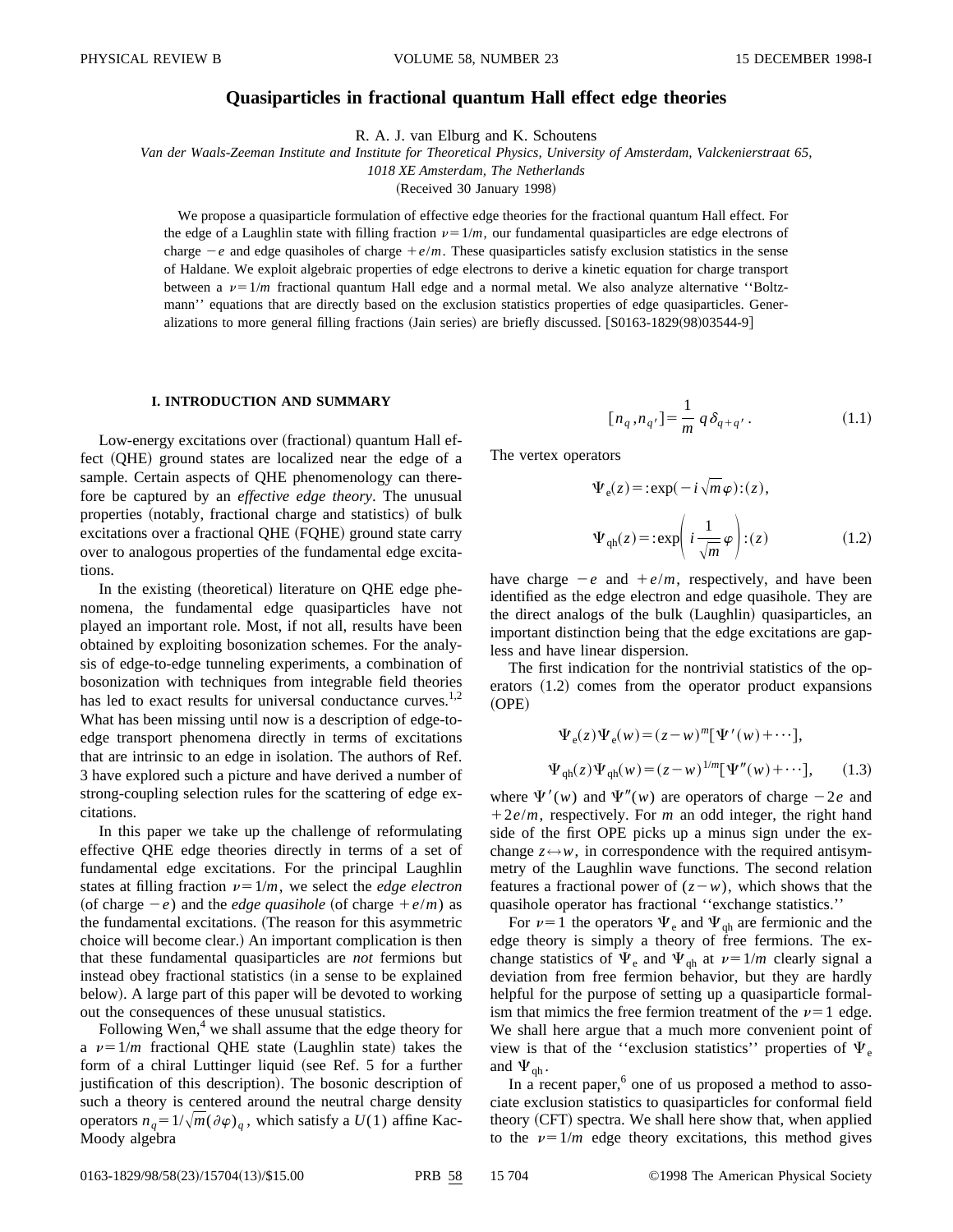ideal fractional exclusion statistics (in the sense of Haldane<sup>7</sup>) with  $g=m$  for edge electrons and  $g=1/m$  for edge quasiholes. We also find that the edge electrons and edge quasiholes can be viewed as independent excitations, in the sense that there is no mutual exclusion between the two.

Our program in this paper is then  $(1)$  to establish the exclusion statistics properties of  $\Psi_e$  and  $\Psi_{gh}$  and (2) to apply them to both equilibrium and transport properties of these edges. As for transport, we shall focus on the setup of the experiment by Chang et al.,<sup>8</sup> where electrons are allowed to tunnel from a normal metal into the edge of a  $\nu = 1/3$  FQHE edge. We shall use algebraic properties of  $\nu=1/3$  edge electrons to write an exact kinetic equation for the perturbative *I*-*V* characteristics for this system, reproducing the result obtained by other methods. Interestingly, the relevant algebraic properties derive from the so-called  $N=2$  superconformal algebra, which has been well-studied in the context of string theory. We shall also study ''naive'' Boltzmann equations that are based on the exclusion statistics properties of the edge quasiparticles. While the latter equations are not exact, we shall argue that they can be used as the starting point in a systematic approximation to the exact transport results. These results then are of general importance, as they illustrate the possibilities and limitations of the concept of exclusion statistics in the analysis of nonequilibrium physics.

The observations made here are easily generalized to composite edges, related to hierarchical FQHE states, in particular those of the Jain series with  $\nu = n/(np+1)$ . For the Jain series edge theories, two natural pictures emerge. In the first picture, the edge quasiparticles satisfy Haldane's exclusion statistics with *G* matrix equal to  $K^{-1}$ , where *K* is the topological order matrix of the bulk FQHE state. In the second picture one decouples one charged mode from  $n-1$  neutral modes. A possible quasiparticle basis then consists of a single charged Haldane *g*-on and a collection of *n* neutral quasiparticles that are related to parafermions in the sense of Gentile.

This paper is organized in the following way. In Sec. II we discuss exclusion statistics and indicate the applications to FQHE states and to CFT spectra. In Sec. III we discuss in some detail how a quasiparticle basis for  $\nu = 1/m$  FQHE edge states is obtained and how that leads to an assignment of exclusion statistics parameters. In Sec. IV we explain how equilibrium properties are obtained in a quasiparticle approach. In Sec. V we further study the quasiparticle bases and make the link with Calogero-Sutherland quantum mechanics and Jack polynomials. In Sec. VI we study charge transport between a normal metal and a  $\nu = 1/m$  FQHE edge in terms of kinetic equations that are based on our quasiparticle formalism. Appendix A describes the extension of our quasiparticle formalism to filling fractions in the Jain series, while Appendix B contains explicit results for an important quasiparticle form factor.

#### **II. EXCLUSION STATISTICS**

In his by now famous 1991 paper,<sup>7</sup> Haldane proposed the notion ''fractional exclusion statistics,'' as a tool for the analysis of strongly correlated many-body systems. The central assumption that is made concerns the way a many-body spectrum is built by filling available one-particle states. In words, it is assumed that the act of filling a one-particle state effectively reduces the dimension of the space of remaining one-particle states by an amount *g*. The choices  $g=1, g$  $=0$  correspond to fermions and bosons, respectively. The thermodynamics for general ''*g*-ons,'' and in particular the appropriate generalization of the Fermi-Dirac distribution function, have been obtained in Refs. 9–12. The so-called Wu equations<sup>9</sup>

 $n_g(\epsilon) = \frac{1}{[w(\epsilon)+g]},$ 

with

$$
[w(\epsilon)]^g [1 + w(\epsilon)]^{1-g} = e^{\beta(\epsilon - \mu)}
$$
 (2.1)

provide an implicit expression for the one-particle distribution function  $n_g(\epsilon)$  for *g*-ons at temperature *T* and chemical potential  $\mu$ . It has been demonstrated that fractional exclusion statistics are realized in various models for quantum mechanics with inverse square exchange<sup>7,13,14</sup> and in the anyon model in a strong magnetic field.<sup>15,9</sup>

#### **A. Exclusion statistics and the fqHe**

A natural application of the idea of exclusion statistics is offered by the various fractional quantum Hall effects. One may take the somewhat naive but certainly justifiable point of view that the essence of the  $\nu=1/m$  FQHE is that under the appropriate conditions interacting electrons give rise to free quasiparticles with effective statistics parameter  $g = m$ . A familiar interpretation of these quasiparticles is that they can be viewed as composites of electrons plus an even number of flux quanta. (The familiar terminology "composite fermions'' is somewhat unfortunate in this context, as we argue that the *exclusion* statistics properties of these composite quasiparticles are *not* fermionic. Clearly, their *exchange* statistics, which are determined "modulo  $2\pi$ ," are fermionic.) The familiar Laughlin wave functions describe the ground state configuration for these quasiparticles. The fundamental excitations (the Laughlin quasiparticles) are expected to carry the "dual" (see Sec. III C) statistics  $g=1/m$ .

The above scenario, which was suggested in Haldane's original paper, has been critically analyzed in the literature, where it has been confirmed in the appropriate lowtemperature regime (see, for example, Ref. 16). Our purpose in this paper is to setup and analyze a similar picture for *edge excitations* in the FQHE. Since such excitations can be described using the language of CFT, we first turn to a discussion of exclusion statistics in CFT spectra.

#### **B. Exclusion statistics in CFT**

Conformal field theories in two dimensions come with two commuting Virasoro algebras, and these infinite dimensional algebras can be used to organize the finite-size spectra of these theories. In such an approach, a CFT partition function is obtained by combining a number of characters of both Virasoro algebras (or extensions thereof). In applications such as string theory, where the conformal symmetry has a geometric origin and the fundamental fields are bosonic coordinate fields, this ''Virasoro approach'' to CFT is entirely natural. In contrast, the prototypical CFT in the condensed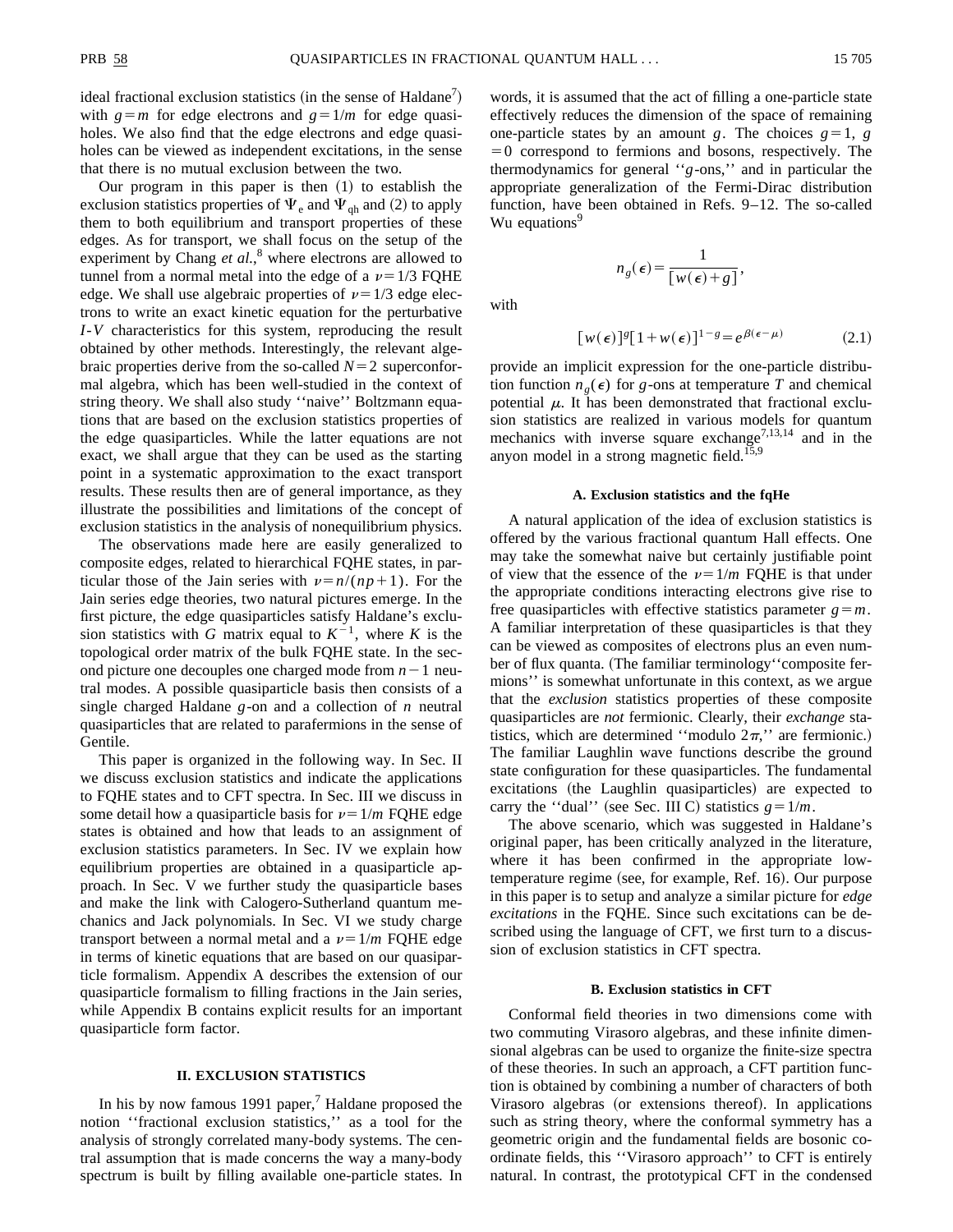matter arena is a theory of free fermions, with a finite size spectrum that is simply a collection of many-fermion states constructed according to the rules set by the Pauli principle. When facing other CFT's that are relevant for condensed matter systems one may try to follow a similar road, which is to select a number of fundamental quasiparticle operators and to construct the full (chiral) spectrum as a collection of many-(quasi)-particle states. Explicit examples of this are the so-called spinon bases for  $\widehat{su(n)}_k$  Wess-Zumino-Witten  $(WZW)$  models.<sup>18,20–22</sup>

Let us now imagine that we have a concrete CFT, with  $\alpha$  explicit rules for the construction of a many- $\alpha$  (quasi)-particle basis of the finite size spectrum. It is then natural to try to interpret that result in terms of ''exclusion statistics'' properties of the fundamental quasiparticles. In a recent paper,<sup>6</sup> one of us has proposed a systematic procedure (based on recursion relations for truncated chiral spectra), which leads to one-particle distribution functions for CFT quasiparticles. In many cases, it was established that the CFT thermodynamics are those of a free gas of quasiparticles governed by new, generalized distribution functions. The examples discussed in Ref. 6 include spinons in the  $\widehat{su(n)}_1$  WZW models, CFT parafermions, and edge quasiparticles for the fractional QHE.

The example of the CFT for FQHE edge excitations is particularly interesting, since in those cases the generalized distributions derived from the CFT spectra are identical to those obtained from Haldane statistics (with specific values for *g*). In Sec. III below we show in some detail how these results are established.

Clearly, the identification of Haldane statistics in FQHE edge theories is most useful since it provides a concrete link between rather abstract considerations on the systematics of quasiparticle bases on the one hand and concrete laboratory physics on the other. In particular, it opens up the possibility of analyzing transport phenomena such as edge-to-edge tunneling in the QHE (which has been well studied both theoretically and experimentally) directly in terms of quasiparticles satisfying fractional exclusion statistics. We shall report the results of such an analysis in Sec. VI below.

#### **III. QUASIPARTICLES FOR THE**  $\nu = 1/m$  **FQHE EDGE**

We consider the finite size spectrum for the CFT describing a single  $\nu=1/m$  FQHE edge. In CFT jargon, this theory is characterized as a  $c=1$  chiral free boson theory at radius  $R^2 = m$ . We shall consider the chiral Hilbert space corresponding to the following partition function

$$
Z^{1/m}(q) = \sum_{Q=-\infty}^{\infty} \frac{q^{Q^2/2m}}{(q)_{\infty}},
$$
 (3.1)

with  $(q)_{\infty} = \prod_{l=1}^{\infty} (1 - q^l)$  and  $q = e^{-\beta(2\pi/L)(1/\rho_0)}$ . [The oneparticle energies are of the form  $\epsilon_l = l(2\pi/L)(1/\rho_0)$  with *l* an integer and  $\rho_0$  the density of states per unit length,  $\rho_0$  $=(\hbar v_F)^{-1}$ . In this formula, the *U*(1) affine Kac-Moody symmetry is clearly visible as all states at fixed *U*(1) charge *Q* form an irreducible representation of this symmetry.

We should stress that the Hilbert space corresponding to Eq.  $(3.1)$  is not the physical Hilbert space for the edge theory of a quantum Hall sample with the topology of a disc. In the latter Hilbert space physical charge is quantized in units of *e* and, correspondingly, the  $U(1)$  charge  $Q$  in Eq.  $(3.1)$  is restricted to multiples of  $m<sup>4</sup>$ . In the geometry of a Corbino disc, i.e., a cylinder, the operator that transfers charge *e*/*m* from one edge to the other is physical. Accordingly, the physical Hilbert space is obtained by taking a tensor product of left and right copies of the Hilbert space  $(3.1)$  and restricting the total  $U(1)$  charge  $Q_L + Q_R$  to multiples of m.<sup>4</sup> In the quasiparticle formalism that we present below the various restrictions on  $Q_L$ ,  $Q_R$  are easily implemented.

Our goal here is to understand the collection of states in Eq.  $(3.1)$  in a different manner, and to view them as multiparticle states built from the creation operators for edge quasiparticles  $\Psi_e$  and  $\Psi_{qh}$ . To simplify our notations, we shall write  $G = \Psi_e$ ,  $\phi = \Psi_{gh}$ . (The notation *G* is inspired by the fact that the fundamental anticommutation relations for the modes  $G_{-t}$  at  $\nu=1/3$  are those of the so-called  $N=2$  superconformal algebra. See Sec. VI for more on this.) Due to the above-mentioned restrictions on the *U*(1) charges *Q* and  $Q_L + Q_R$ , the chiral quasihole operator  $\phi(z)$  by itself is not a physical operator in the edge theories for the disc or cylinder in the proper mathematical terminology we call  $\phi(z)$  a chiral vertex operator  $(CVO)$ ] physical states are obtained by restricting the number of  $\phi$  quanta in the appropriate manner.

#### **A. Quasihole states**

We start by considering quasihole states that are built by applying only the modes  $\phi_{-s}$  defined via  $\phi(z)$  $= \sum_{s} \phi_{-s} z^{s-1/2m}$ . Clearly, the index *s* gives the dimensionless energy of the mode  $\phi$ <sub>-s</sub>. When acting on the charge-0 vacuum  $|0\rangle$ , we find the following multi- $\phi$  states (compare with Ref. 18 for the case  $m=2$ , see also Ref. 23)

$$
\phi_{-(2N-1)/2m-n_N}\cdots\phi_{-3/2m-n_2}\phi_{-1/2m-n_1}|0\rangle
$$
  
with  $n_N \ge n_{N-1} \ge \cdots \ge n_1 \ge 0$ . (3.2)

The choice of minimal modes is such that the lowest state of charge  $Q(e/m)$  is at energy  $(Q^2/2m)$ , in agreement with the scaling dimension of the corresponding CFT primary field. Using so-called generalized commutation relations satisfied by the modes  $\phi_{-s}$  one may show<sup>18</sup> that all multi- $\phi$  states different from Eq.  $(3.2)$  are either zero or linearly dependent on Eq.  $(3.2)$ .

Before writing more general states we shall first focus on the exclusion statistics properties of the quanta  $\phi_{-s}$ . We follow the procedure of Ref. 6 and start by introducing truncated partition sums for quasihole states  $(3.2)$ . For *s*  $=1/2m$ ,  $3/2m$ , etc, we define polynomials  $P_s(x,q)$  to keep track of the number of many-body states that can be made using only the modes  $\phi_{-k}$  with  $k \leq s$ , and that have a highest occupied mode with energy  $s'$  such that  $s - s'$  is an integer.  $P_s(x,q)$  is defined as the trace of the quantity  $x^N q^E$  over all these states, where  $N$  is the number of quasiholes,  $E$  is the dimensionless total energy, and  $x=e^{\beta\mu_{\text{qh}}}$ . For  $m=3$  this gives

$$
P_{1/6} = xq^{1/6}
$$
,  $P_{1/2} = x^2q^{4/6}$ ,  $P_{5/6} = 1 + x^3q^{9/6}$ , etc. (3.3)

In general, an occupied quasi-hole state of energy *s* corresponds to a factor  $xq^s$  in these generating polynomials.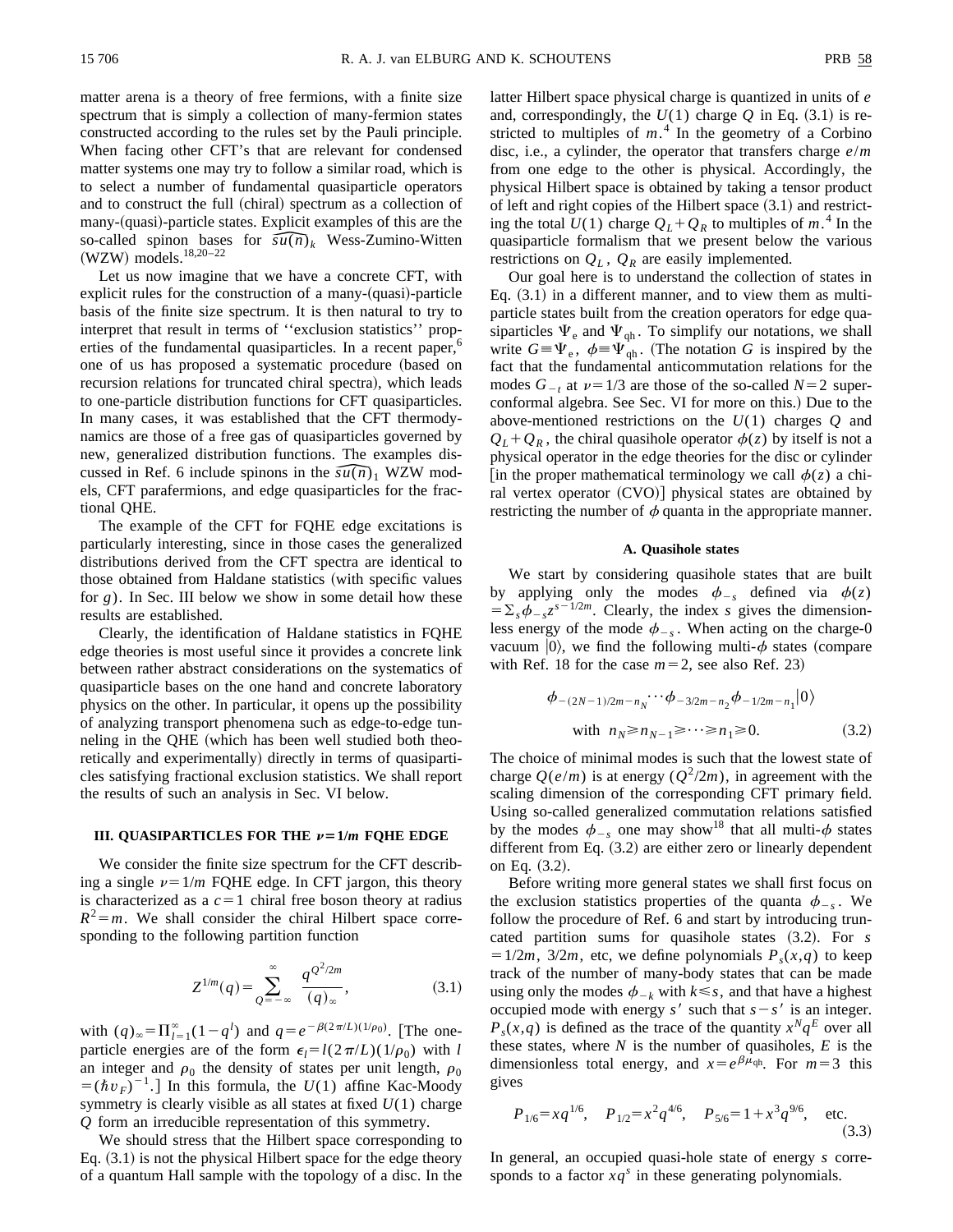$$
P_s(x,q) = P_{s-1}(x,q) + xq^s P_{s-1/m}(x,q). \tag{3.4}
$$

For  $m=1$ , which is the case corresponding to a  $\nu=1$  integer GHE edge, this relation directly implies  $P_{l-1/2}(x,q)$  $=\prod_{j=1}^{l}(1+xq^{j-1/2})$ . In that case the partition sum is simply a product and we recognize free fermions. For general *m*

$$
M_l^{\text{qh}}(x,q) = \begin{pmatrix} 1 & 0 & \cdots & 0 & xq^{l-(2m-1)/2m} \\ xq^{l-(2m-3)/2m} & 1 & \cdots & 0 & x^2q^{2l-(4m-4)/2m} \\ \vdots & \vdots & \ddots & \vdots \\ x^{m-1}q^{(m-1)l-m/2+(2m-1)/2m} & x^{m-2}q^{(m-2)l-m/2+(4m-4)/2m} & \cdots & xq^{l-1/2m} & 1+x^mq^{ml-m/2} \end{pmatrix}.
$$
 (3.6)

The grand partition function for the quasihole states  $(3.2)$  is then given by

$$
Z^{\text{qh}}(x,q) = (1 \quad 1 \quad \cdots \quad 1) \left( \prod_{l=1}^{\infty} M_l^{\text{qh}}(x,q) \right) \left( \begin{array}{c} 0 \\ \vdots \\ 0 \\ 1 \end{array} \right).
$$
\n(3.7)

We propose that the quasihole modes  $\phi_{-s}$  with  $s=l-(2m)$  $(2m)$ ,..., $l-1/2m$  be viewed as a single (*m*-fold degenerate) level in the one-particle spectrum. [This convention is natural since a single quasiparticle over the ground state can only occupy one of these *m* levels.] The  $m \times m$  matrix  $M_l^{qh}$  is then a level-to-level transfer matrix and replaces the free fermion ( $m=1$ ) factor ( $1+xq^{l-1/2}$ ). Clearly, the thermodynamics of the states  $(3.2)$  will be dominated by the largest eigenvalues  $\lambda_l^+(x,q)$  of the matrices  $M_l^{qh}(x,q)$ . These satisfy the characteristic equations

$$
(\lambda_l^+ - 1)^m - x^m q^{ml - m/2} (\lambda_l^+)^{m-1} = 0.
$$
 (3.8)

Instead of trying to solve these equations, we can derive from them a result for the one-particle distribution functions

$$
n^{\text{qh}}(l) \equiv x \partial_x \ln(\lambda_l^+) = x \frac{\partial_x \lambda_l^+}{\lambda_l^+}.
$$
 (3.9)

We find

$$
n^{qh}(l) = \frac{\lambda_l^+ - 1}{1 + (1/m)(\lambda_l^+ - 1)},
$$
  

$$
(xq^l)^{-1} = (\lambda_l^+ - 1)^{-1}(\lambda_l^+)^{1 - 1/m}.
$$
 (3.10)

Comparing with Eq.  $(2.1)$  and identifying  $g=1/m$  and  $w(\epsilon)=(\lambda_l^+-1)^{-1}$ , we see that the distribution function  $n^{qh}(l)$  becomes identical to  $n_{g=1/m}(\epsilon=l)$ . In other words, the exclusion statistics properties of the  $\nu=1/m$  quasiholes are those of ''ideal *g*-ons'' in the sense of Haldane, with *g*

$$
\begin{pmatrix}\nP_{l-(2m-1)/2m} \\
\vdots \\
P_{l-1/2m}\n\end{pmatrix} = M_l^{qh}(x,q) \begin{pmatrix}\nP_{l-1-(2m-1)/2m} \\
\vdots \\
P_{l-1-1/2m}\n\end{pmatrix},
$$
\n(3.5)

with  $l=1,2,...$ , and  $M_l^{qh}(x,q)$  the following  $m \times m$  matrix:

$$
=1/m!
$$
 This identification is consistent with the result of bosonization applied to *g*-ons,<sup>24</sup> and with the character computations of Ref. 25.

For the case  $m=2$ , which is not in the category of FQHE edges, the equilibrium distribution is given by

$$
n_{1/2}(\epsilon) = \frac{2}{\sqrt{1 + 4e^{-2\beta(\mu - \epsilon)}}}.
$$
\n(3.11)

For  $m=3$  the explicit formulas (obtained using the Cardano formula for cubic equations) are quite unpleasant; Fig. 1 shows the distribution  $n_{1/3}(\epsilon)$ .

#### **B. Edge electron states**

The same procedure can be applied to the edge electrons, which are created by modes  $G_{-t}$  with  $G(z) = \sum_{i} G_{-i} z^{t-m/2}$ . Multielectron states take the form

$$
G_{-(2M-1)(m/2)-m_M}\cdots G_{-3(m/2)-m_2}G_{-m/2-m_1}|0\rangle
$$

with



FIG. 1. Distribution functions for fractional exclusion statistics with  $g=3$  (dashed line),  $g=1$  (dotted line), and  $g=\frac{1}{3}$  (solid line), all at the same temperature and at zero chemical potential.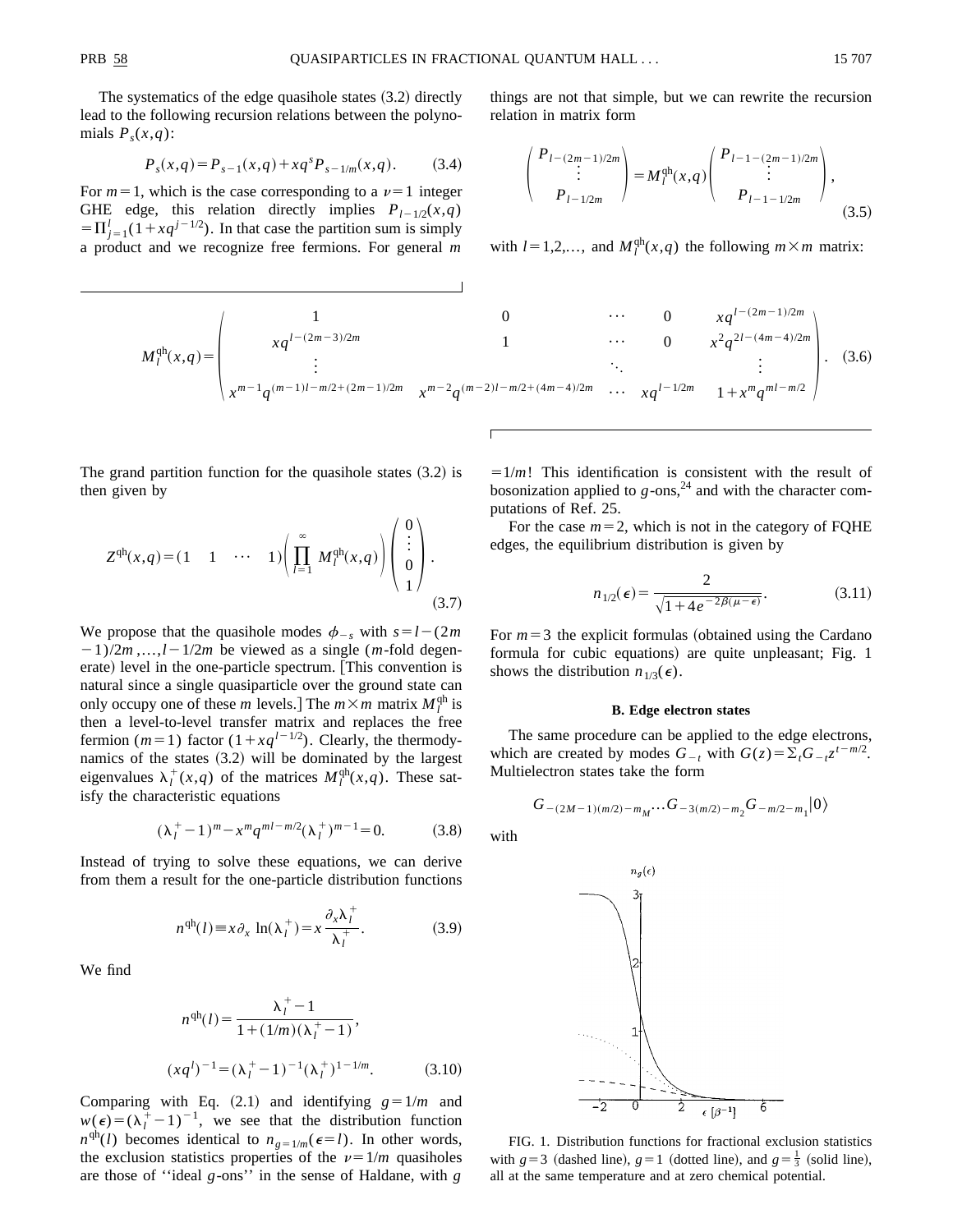$$
m_M \ge m_{M-1} \ge \cdots \ge m_1 \ge 0 \tag{3.12}
$$

and we have truncated partition sums  $Q_t(y,q)$  with *t* a halfodd integer and  $y=e^{\beta\mu_e}$ . They satisfy the recursion relations

$$
Q_t(y,q) = Q_{t-1}(y,q) + yq^t Q_{t-m}(y,q), \qquad (3.13)
$$

with the following initial values:

$$
Q_{-m/2} = \dots = Q_{m/2-1} = 1.
$$
 (3.14)

The "transfer matrix" for the edge electrons  $M_k^e(y,q)$  is defined by

$$
\begin{pmatrix} Q_K \\ \vdots \\ Q_{K+m-1} \end{pmatrix} = M_k^e(y,q) \begin{pmatrix} Q_{K-m} \\ \vdots \\ Q_{K-1} \end{pmatrix}
$$
 (3.15)

with  $K = km - m/2$ ,  $k = 1,2,...$ , and we have

$$
Z^{\mathbf{e}}(y,q) = (1 \quad 0 \quad \cdots \quad 0 \quad 0) \left( \prod_{k=1}^{\infty} M_k^{\mathbf{e}}(y,q) \right) \left( \begin{array}{c} 1 \\ \vdots \\ 1 \\ 1 \end{array} \right).
$$
\n(3.16)

In this case, a single action of the transfer matrix comprises a jump of *m* one-particle levels, and the relevant distribution function will be

$$
n^{e}(k) \equiv y \partial_{y} \ln[(\mu_{k}^{+})^{1/m}] = \frac{y}{m} \frac{\partial_{y} \mu_{k}^{+}}{\mu_{k}^{+}}.
$$
 (3.17)

The characteristic equation for the eigenvalue  $\mu_k^+$ 

$$
\prod_{i=0}^{m-1} (\mu_k^+ - yq^{mk-i}) - (\mu_k^+)^{m-1} = 0 \tag{3.18}
$$

leads to

$$
n^{e}(k) = \frac{1}{m + (h_{k} - 1)}, \quad (yq^{mk})^{-1} = (h_{k} - 1)^{m}h_{k}^{1 - m}.
$$
\n(3.19)

with  $h_k = \mu_k^+/(yq^{mk})$ . Identifying  $w(\epsilon) = h_k - 1$ , we again recognize the Wu equations  $(2.1)$  for Haldane exclusion statistics, this time with  $g = m$ , and we may identify  $n^{e}(k)$  with  $n_{g=m}(\epsilon=mk)$ .

For  $m=2$  this gives

$$
n_2(\epsilon) = \frac{1}{2} \left( 1 - \frac{1}{\sqrt{1 + 4e^{-\beta(\epsilon - \mu)}}} \right).
$$
 (3.20)

See Fig. 1 for the distribution function  $n_3(\epsilon)$  at  $\mu_e=0$ .

#### **C. Duality**

Having recognized distribution functions for fractional exclusion statistics with  $g=1/m$  and  $g=m$ , respectively, we expect a particle-hole duality between the two cases (compare with Refs.  $10$ ,  $12$ ).

Before we come to that, we generalize the results of Secs. III A and III B by considering a chiral  $c_{\text{CFT}}=1$  CFT of compactification radius  $R^2 = r/s$ , with  $r > s$  and *r*,*s* coprime. Choosing  $\phi$  quanta of charge  $+(s/r)e$  and *G* quanta of charge  $-e$  as our fundamental excitations, we easily repeat the previous analysis and derive the following recursion relations:

$$
X_{l}(x) = X_{l-r}(x) + xX_{l-s}(x),
$$
  
\n
$$
Y_{l}(y) = Y_{l-s}(y) + yY_{l-r}(y),
$$
\n(3.21)

where we put  $q=1$  for convenience. (The connection with the quantities  $P_l$  and  $Q_l$  defined for  $r/s = m$  is  $X_l \leftrightarrow P_{(2l-1)/2m}$ ,  $Y_l \leftrightarrow Q_{m/2+(l-1)}$ .) Proceeding as before we obtain the distribution functions for Haldane statistics with  $g = s/r$  (for the  $\phi$  quanta) and  $\tilde{g} = r/s$  (for the *G* quanta).

In Refs. 10, 12 it was recognized that the cases with *g* and  $\tilde{g}=1/g$  are dual in the sense that particles are dual to holes. To recover this duality in our present approach, we note that if  $Y_l(y)$  is a solution of the second relation in Eq.  $(3.21)$ , the expression

$$
X_{l}(x) = Y_{l}(y = x^{-\tilde{g}})x^{l/s}
$$
 (3.22)

solves the first recursion relation. Assuming  $r > s$ , we can rewrite both recursion relations in a form involving a  $r \times r$ recursion matrix. The largest eigenvalues  $\lambda^+(x)$  and  $\mu^+(y)$ are then related via

$$
\lambda^{+}(x) = \mu^{+}(x^{-\tilde{s}})x^{\tilde{s}}
$$
\n(3.23)

and the distribution functions

$$
n_g(x) \equiv x \partial_x \ln \lambda^+(x), \quad n_{\tilde{g}}(y) \equiv gy \partial_y \ln \mu^+(y), \tag{3.24}
$$

satisfy

$$
gn_g(x) = 1 - \tilde{g}n_{\tilde{g}}(y = x^{-\tilde{g}}),
$$
\n(3.25)

or, putting  $\mu_{\tilde{g}} = -\tilde{g} \mu_{g}$  and restoring  $q \neq 1$ 

$$
gn_g(\epsilon) = 1 - \tilde{g}n_{\tilde{g}}(-\tilde{g}\epsilon), \qquad (3.26)
$$

in agreement with the results of Ref. 10. The interpretation of this result is that the  $\tilde{g}$  quanta with positive energy act as holes in the ground state distribution of negative energy *g* quanta. The relative factor  $(-\tilde{g})$  between the energy arguments in Eq.  $(3.26)$  indicates that the act of taking out *r g* quanta corresponds to adding  $s \tilde{g}$  quanta. This duality further implies that, when setting up a quasiparticle description for fractional QHE edges, we can opt for  $(i)$  either quasiholes or edge electrons, with energies over the full range  $-\infty < \epsilon$  $\langle \infty \rangle$  or (ii) a combination of both types of quasiparticles, each having positive energies only. The CFT finite size spectrum naturally leads to  $(ii)$  (see Sec. III D below), while the analogy with Calogero-Sutherland quantum mechanics naturally leads to option (i) (see Sec. V). When considering transport equations in Sec. VI, we shall be considering both alternatives.

#### **D. The full spectrum**

To complete our quasiparticle description for the  $\nu$  $=1/m$  edge, we need to specify how quasihole and electron operators can be combined to produce a complete basis for the chiral Hilbert space  $(3.1)$ . We consider the following set of states: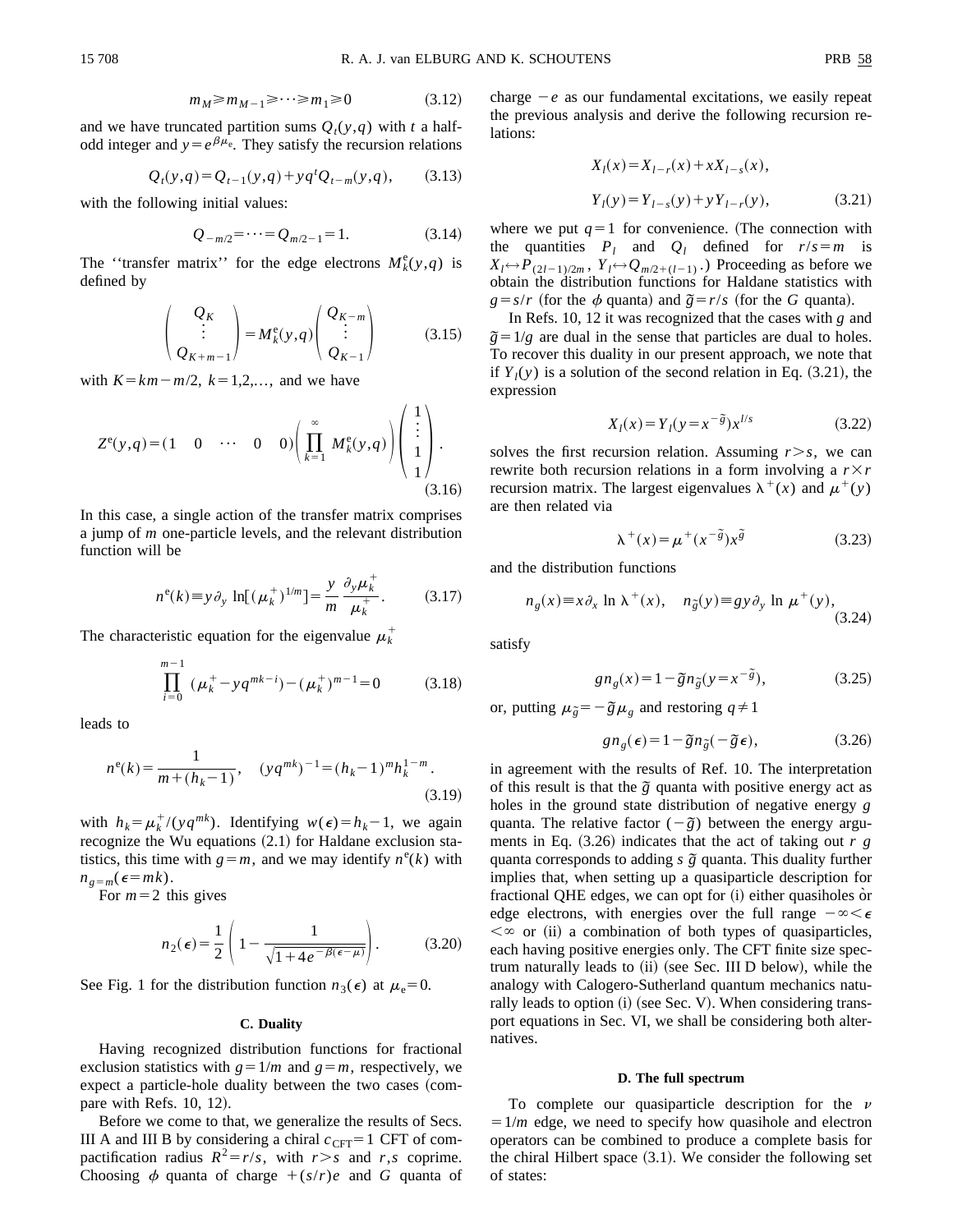$$
G_{-(2M-1)m/2+Q-m_{M}} \cdots G_{-m/2+Q-m_{1}}
$$
  
 
$$
\times \phi_{-(2N-1)1/2m-Q/m-n_{N}} \cdots \phi_{-1/2m-Q/m-n_{1}} |Q\rangle
$$

with

$$
m_M \ge m_{M-1} \ge \cdots \ge m_1 \ge 0,
$$
  

$$
n_N \ge n_{N-1} \ge \cdots \ge n_1 \ge 0, \quad n_1 > 0 \quad \text{if } Q < 0, \quad (3.27)
$$

where  $|Q\rangle$  denotes the lowest energy state of charge  $Q(e/m)$ with *Q* taking the values  $-(m-1), -(m-2),..., -1,0.$  Our claim is now that the collection  $(3.27)$  forms a basis of the chiral Hilbert space, so that

$$
Z^{1/m}(q) = \sum_{Q=-\left(m-1\right)}^{0} q^{\mathcal{Q}^2/2m} Z^{\text{qh}}_Q(x=1,q) Z^{\text{e}}_Q(y=1,q),\tag{3.28}
$$

where we added a factor  $q^{Q^2/2m}$  to take into account the energy of the initial states and we denoted by  $Z_Q^{\text{qh}}$  and  $Z_Q^{\text{e}}$  the generalizations of the partition functions  $(3.7)$  and  $(3.16)$  to the sector with vacuum charge *Q*. They are naturally written as

$$
Z_Q^{\text{qh}} = \sum_{N=0}^{\infty} \frac{q^{(1/2m)(N^2 + 2QN) + (1 - \delta_{Q,0})N}}{(q)_N},
$$
  

$$
Z_Q^{\text{e}} = \sum_{M=0}^{\infty} \frac{q^{(m/2)M^2 - QM}}{(q)_M},
$$
 (3.29)

with  $(q)_L = \prod_{l=1}^L (1 - q^l)$ .

While the collection of states  $(3.27)$  looks rather complicated, it may be understood by considering the special case  $m=1$ , which is a theory of two real free fermions of charge  $\pm$ 1. In this case there is only the *Q*=0 vacuum and the allowed  $\phi$  and *G* modes reduce to the familiar free fermion modes  $\psi^{\pm}_{-1/2-n_j}$ .

The right hand side of Eq.  $(3.28)$  has the form of a socalled "fermionic sum formula"  $^{17}$  and the equality of Eqs.  $(3.1)$  and  $(3.28)$  is a Rogers-Ramanujan identity. Similar identities relating ''fermionic sums'' to characters in conformal field theories have been studied in the literature, see, for example, Refs. 17–19. We would like to stress that the reasoning leading to these identities is very different between our approach and the work of Ref. 17: in our approach the identities express exclusion statistics properties of CFT fields, while in the work of Kedem *et al.* the identities are based on Bethe ansatz solutions of specific integrable lattice models. The first example where these two approaches have been explicitly connected is that of spinons in  $SU(2)_1$  CFT and in the associated Haldane-Shastry spin chains.<sup>20,21,18</sup>

The important conclusion from the above is that, up to a finite sum over vacuum charges, the chiral partition sum factorizes as a product of a quasihole piece and an edge electron piece. This means that the two types of quasiparticles are independent or, in other words, that they do not have any mutual exclusion statistics. This then explains our asymmetric choice of quasiparticles. Had we chosen to work with fundamental quasiparticles of charges  $\pm e/m$ , we would have come across nontrivial mutual statistics. All of this is nicely illustrated with the case  $m=2$  where we can opt for the ''QHE basis'' with independent quasiholes and edge electrons, or for a "spinon basis" built from charge  $\pm e/2$ quanta, which are identical to the spinons of Refs. 20, 21, 18 and which have a nontrivial  $2\times2$  statistics matrix. The two choices have the quasihole states  $(3.2)$  (called "fully polarized spinon states" in Ref. 18) in common, but differ in the way negative charges are brought in.

The observations made in this section may be generalized to composite edges such as those of the so-called Jain series with filling fraction  $\nu = n/(np+1)$ . We refer to Appendix A for a brief discussion.

#### **IV. EQUILIBRIUM QUANTITIES**

#### **A. Specific heat**

The specific heat of a conformal field theory is wellknown to be proportional to the central charge  $c_{\text{CFT}}$ 

$$
\frac{C(T)}{L} = \gamma \rho_0 k_B^2 T, \quad \gamma = \frac{\pi}{6} c_{\text{CFT}}, \quad (4.1)
$$

where  $\rho_0 = (\hbar v_F)^{-1}$  is the density of states per unit length. In Ref. 26 it was shown that the specific heat for *g*-on excitations, with energies in the full range  $-\infty < \epsilon < \infty$ , is in agreement with the central charge  $c_{\text{CFT}}=1$  of the corresponding CFT. The same result should of course come out in a picture where we select positive energy electrons and positive energy quasi-holes as our fundamental excitations. In this picture the total energy carried by the edge quasiparticles takes the form

$$
E = \rho_0 \int_0^\infty d\epsilon \epsilon n_g(\epsilon) + \rho_0 \int_0^\infty d\epsilon \epsilon n_{\tilde{g}}(\epsilon) \tag{4.2}
$$

and the corresponding result for the specific heat is

$$
\frac{C(T)}{L} = (\gamma_{g,+} + \gamma_{\tilde{g},+}) \rho_0 k_B^2 T,
$$
 (4.3)

where

$$
\gamma_{g,+} = \partial_{\beta} \int_0^{\infty} d\epsilon \epsilon n_g(\epsilon),
$$
  

$$
\gamma_{\tilde{g},+} = \partial_{\beta} \int_0^{\infty} d\epsilon \epsilon n_{\tilde{g}}(\epsilon).
$$
 (4.4)

It takes an elementary application of the duality relation  $(3.26)$  to show that  $\gamma_{\tilde{g},+} = \gamma_{g,-}$  and hence

$$
(\gamma_{g,+} + \gamma_{\tilde{g},+}) = \gamma_g = \frac{\pi}{6},
$$
\n(4.5)

confirming once again the value  $c_{\text{CFT}}=1$ .

We would like to stress that the individual contributions  $\gamma_{g,+}$  do depend on *g* and that only for  $g=1$  (Majorana fermions)  $\gamma_{g,+}$  and  $\gamma_{g,-}$  are equal. An exact result is<sup>27</sup>

$$
\gamma_{g,+} = \frac{\pi}{6} \frac{L(\xi^g)}{L(1)},
$$
\n(4.6)

with  $\xi$  a solution of the algebraic equation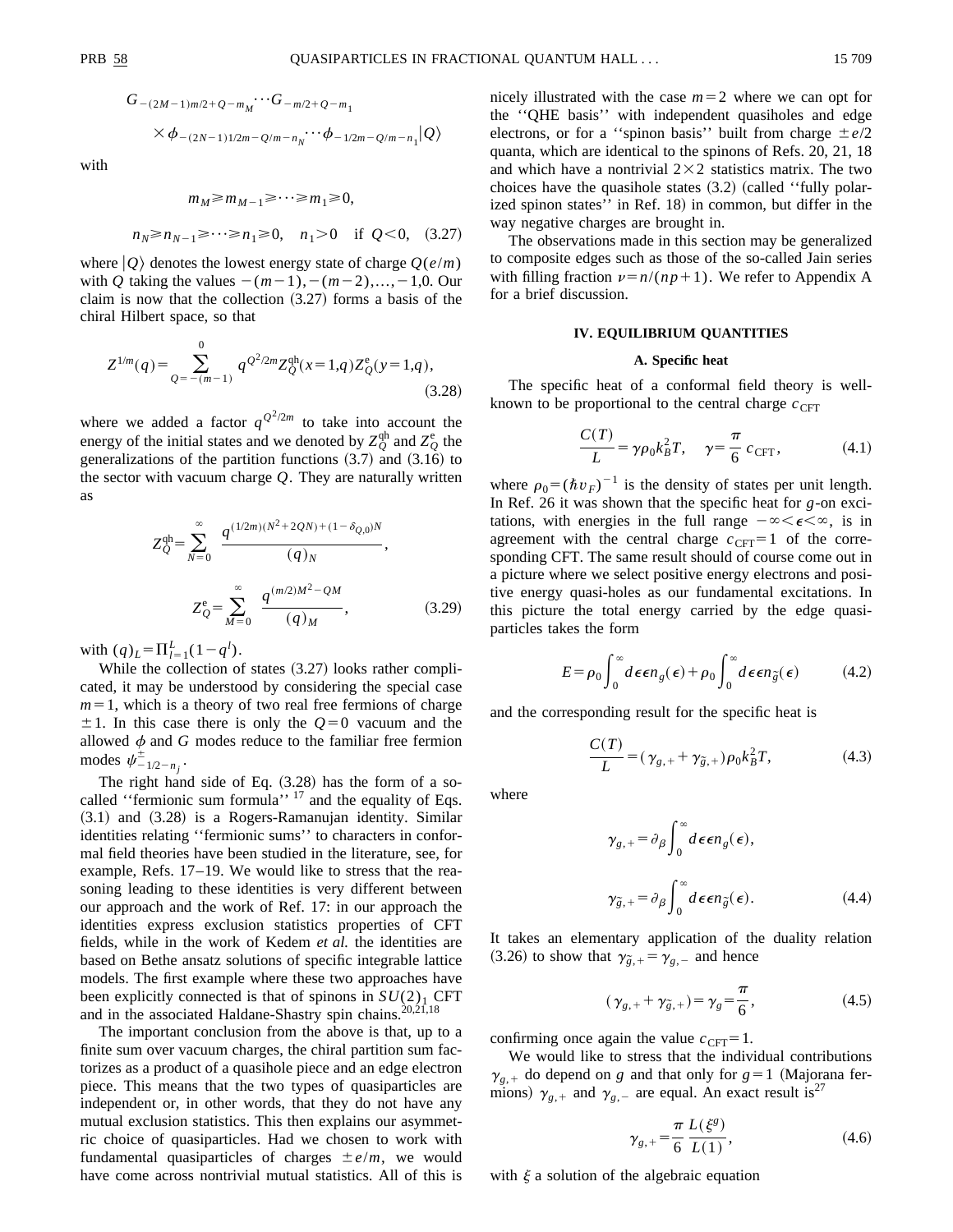$$
\xi^g = 1 - \xi \tag{4.7}
$$

and  $L(z)$  the Rogers dilogarithm. This gives

$$
\gamma_{1/2,+} = \frac{\pi}{6} \frac{3}{5}, \quad \gamma_{2,+} = \frac{\pi}{6} \frac{2}{5},
$$
  

$$
\gamma_{1/3,+} = \frac{\pi}{6} 0.655, ..., \quad \gamma_{3,+} = \frac{\pi}{6} 0.344, ..., \quad \text{etc.} \quad (4.8)
$$

#### **B. Hall conductance**

While the specific heat coefficient  $\gamma$  is not sensitive to *g*, the edge capacitance or, equivalently, the Hall conductance, obviously does depend on the filling fraction  $\nu$  and thereby on *g*. In the quasiparticle formulation, this result comes out in a particularly elegant and simple manner.

Let us focus on a  $\nu = 1/m$  edge and take as our fundamental quasiparticles the edge electron of charge  $q=-e$  and statistics  $g = m$  and the edge quasihole of charge  $q = e/m$  and statistics  $\tilde{g} = 1/m$ , all quasiparticles having positive energies only.

Let us first consider zero temperature, where the Haldane distribution functions are step functions with maximal value  $n_g = 1/g$ . If we now put a voltage *V*>0 the *q*<0 quasiparticles will see their Fermi energy shift by the amount *qV* and all available states at energy up to  $-qV$  will be filled. The total charge  $\Delta Q(V, T=0)$  that is carried by these excitations equals we use the symbol  $\Delta Q$  for the total charge, while we keep Q for the reduced charge (in units of  $e/m$ )]

$$
\Delta Q(V, T=0) = \frac{1}{g} q \rho_0(-qV), \tag{4.9}
$$

where the factor  $1/g$  originates from the maximum of the distribution function and thus represents the statistics properties of the quasi-particles. Clearly, positive-*q* quasiparticles do not contribute to the response at  $T=0$ ,  $V>0$ .

For the  $\nu=1/m$  FQHE edges, the result for  $V>0$  is

$$
\Delta Q(V>0, T=0) = \frac{1}{m}(-e)\rho_0(eV) = -\frac{e^2}{m}\rho_0 V
$$
\n(4.10)

while for  $V < 0$ 

$$
\Delta Q(V<0,T=0) = m \frac{e}{m} \rho_0 \left( -\frac{e}{m} V \right) = -\frac{e^2}{m} \rho_0 V.
$$
\n(4.11)

Clearly, the edge capacitance

$$
\frac{\Delta Q(V,T=0)}{V} = -\rho_0 \frac{e^2}{m} \tag{4.12}
$$

is independent of the sign of *V* and we establish the correct value of the Hall conductance

$$
G = \frac{1}{\rho_0 h} \frac{|\Delta Q|}{V} = \frac{1}{m} \frac{e^2}{h}.
$$
 (4.13)

To show that the results  $(4.12)$ ,  $(4.13)$  hold for finite temperatures as well we write the general expression

$$
\Delta Q(V,T) = -e\rho_0 \int_0^\infty d\epsilon n_m(\epsilon + eV)
$$

$$
+ \frac{e}{m}\rho_0 \int_0^\infty d\epsilon n_{1/m} \left(\epsilon - \frac{e}{m}V\right) \qquad (4.14)
$$

and evaluate  $\partial_{\beta} \Delta Q(V,T)$ . Using once again the duality relations  $(3.26)$ , we derive

$$
\partial_{\beta} \Delta Q = \frac{e}{m} \rho_0 \partial_{\beta} \int_{-\infty}^{\infty} d\epsilon n_{1/m}(\epsilon) \propto \int_{0}^{\infty} dx \ln(x) \partial_{x} n_{1/m}(x)
$$
\n(4.15)

with  $x=e^{-\beta \epsilon}$ . Using Eq. (3.9) the last line turns into

$$
\propto \lim_{x_0 \to \infty} [\ln \lambda^+(x) - n_{1/m}(x) \ln(x)]_0^{x_0}
$$
 (4.16)

and by using the asymptotic behavior for  $x \rightarrow \infty$ 

$$
\lambda^+(x) \approx x^m, \quad n_{1/m} \approx m \tag{4.17}
$$

we conclude that  $\partial_{\beta} \Delta Q$  is indeed zero.

#### **V. JACK POLYNOMIALS AND BEYOND**

The quasiparticle basis that we specified in Eq.  $(3.27)$  has some arbitrariness to it. For example, we could have chosen to act first with the  $G_{-t}$  and then with  $\phi_{-s}$ , which would have lead to a different set of states. Also, one quickly finds that the states  $(3.27)$  as they stand are not mutually orthogonal. For the purpose of establishing the thermodynamics of the FQHE edge theory, what matters is the counting of the number of states with given charge and energy, and this information can be extracted from Eq.  $(3.27)$ . However, for the analysis of more detailed questions, in particular those concerning transport, the precise form of the multi-quasi-particle states is of crucial importance.

In this section, we shall present an ''improved'' set of multiparticle states, which are mutually orthogonal and which are faithful to the statistics properties of the quasiparticles  $\phi_{-s}$  and  $G_{-t}$ . The idea will be to specify an operator  $H_{\text{CS}}$  that acts on the CFT spectrum, and to modify the multiparticle states in such a way that they become eigenstates of  $H_{\text{CS}}$ . The operator  $H_{\text{CS}}$ , which was first given by Iso in Ref. 23, will be nothing else than a CFT version of the Hamiltonian of so-called Calogero-Sutherland  $(CS)$  quantum mechanics with inverse square exchange. The analogy with CS quantum mechanics confirms the assignment of  $g=1/m$  (*g*  $=$ *m*) exclusion statistics to  $\phi$ <sub>-s</sub> and  $G$ <sub>-t</sub>, which are the CFT analogs of the particles and holes of the CS system. It also links the Jack polynomial eigenstates of the CS system to the quasiparticle basis of the FQHE edge theory.

We would like to stress that, in the context of the  $\nu$  $=1/m$  QHE edge, we do not assign physical significance to the operator  $H_{CS}$ . We merely use this operator as a device to select an optimal set of multiparticle states, where ''optimal'' is meant in the sense of mutual orthogonality and of a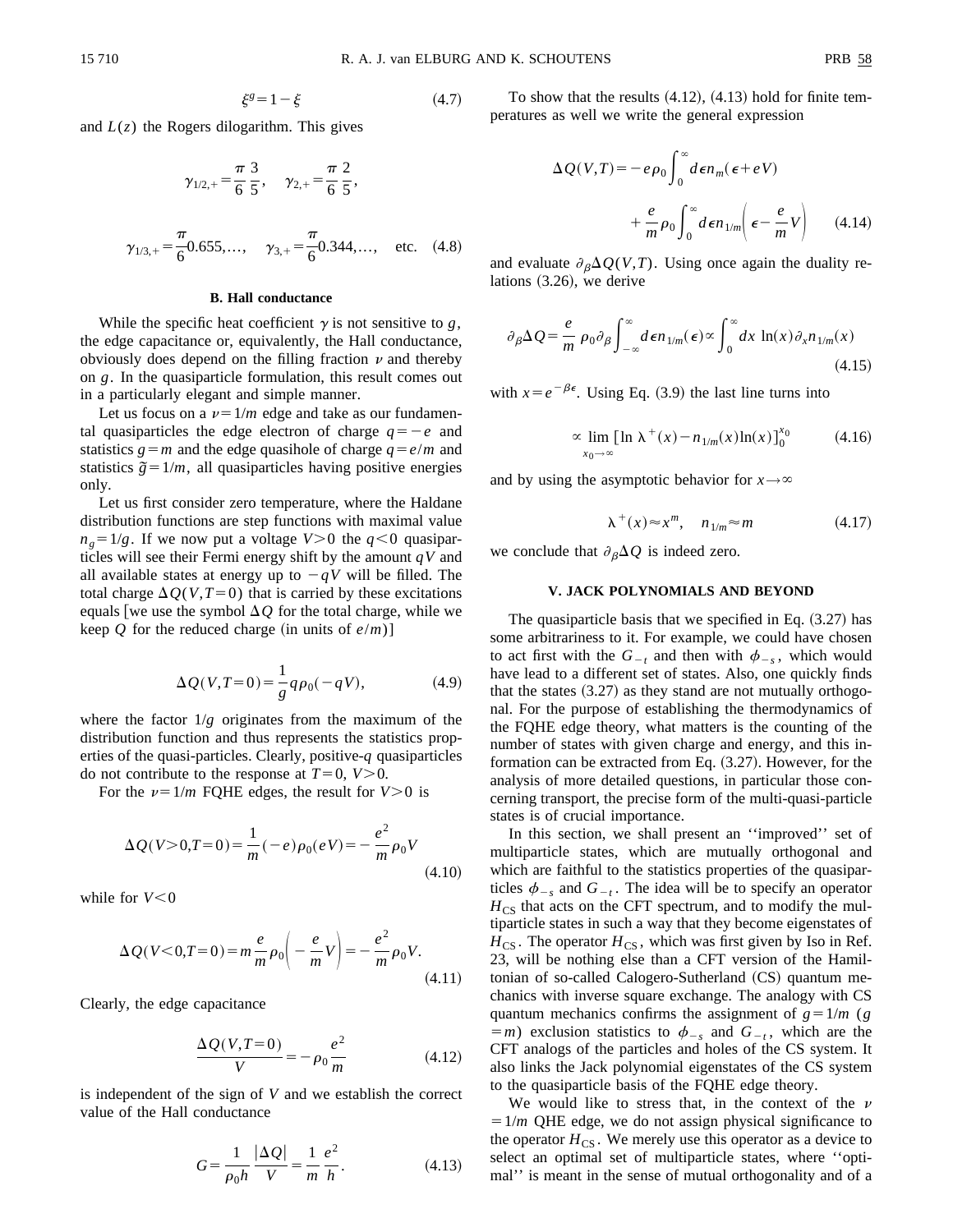relatively simple form of matrix elements of physical operators between the states.

The need for improving the form of the multiparticle states  $(3.27)$  can be phrased in yet another way. Let us, as an example, consider a multiparticle state containing two  $\phi$ quanta. If we were to work in position space, putting the two  $\phi$  fields at positions  $z_2$  and  $z_1$ , the *exchange statistics* properties of the field  $\phi(z)$  would result in simple phase factors associated to the interchange  $z_2 \leftrightarrow z_1$  in a correlator. Working instead in energy space, with  $\phi$  quanta  $\phi_{-s_2}$  and  $\phi_{-s_1}$ , we expect that the *exclusion statistics* properties of  $\phi$  will imply simple behavior under the interchange  $s_2 \leftrightarrow s_1$  in a correlator or form factor. In particular, one expects that interchanging  $s_2 \leftrightarrow s_1$  in a form factor involving a state  $\vert \dots, s_2, s_1, \dots \rangle$  will result in a phase factor  $e^{i(\pi/m)}$ . We shall show below [see, e.g., Eq.  $(5.10)$ ], that the form factors of the true "Jack polynomial'' multiparticle states  $\vert ... , s_2, s_1, ... \rangle$  indeed satisfy this simple property, which is not valid for the naive multiparticle state  $\left(\ldots \phi_{-s_2} \phi_{-s_1} \ldots\right) |0\rangle$ . In mathematical terms, the issue is to define the correct coproduct in a situation where, due to fractional statistics, the relevant symmetry is not a Lie algebra but rather a quantum group. In the context of the spinon basis for the  $m=2$  theory, this quantum group is a so-called yangian, and it has been established that the ''Jack-polynomial'' coproduct agrees with the coproduct that is dictated by the quantum group symmetry. $21,18$ 

### **A.** The operator  $H_{CS}$

To specify the operator  $H_{CS}$ , we employ the free boson  $\varphi(z)$ , which already featured in our formula (1.2). Following Ref. 23, we define

$$
H_{\text{CS}} = \frac{m-1}{m} \sum_{l=0}^{\infty} (l+1)(i\sqrt{m}\partial\varphi)_{-l-1} (i\sqrt{m}\partial\varphi)_{l+1}
$$

$$
+ \frac{1}{3m} [(i\sqrt{m}\partial\varphi)^3]_0, \qquad (5.1)
$$

where  $\partial \varphi(z) = \sum_l (\partial \varphi)_{l} z^{-l-1}$  and where the second term on the right-hand side denotes the zero mode of the normal ordered product of three factors  $(i\sqrt{m}\partial\varphi)(z)$ . As a first result, one finds the following action of  $H_{\text{CS}}$  on states containing a single quasiparticle of charge  $e/m$  or  $-e$ :

$$
H_{\rm CS}\phi_{-1/2m-n}|0\rangle = h_{\phi}(n)\phi_{-1/2m-n}|0\rangle,
$$

with

 $h_{\phi}(n) = \left| \frac{1}{3m} + mn\left(n + \frac{1}{m}\right) \right|$ 

and

$$
H_{\text{CS}}G_{-m/2-n}|0\rangle = h_G(n)G_{-m/2-n}|0\rangle,
$$

with

$$
h_G(n) = \left[ -\frac{m^2}{3} - n(n+m) \right].
$$
 (5.2)

We would like to stress that the fact that both  $\phi_s$  and  $G_t$ diagonalize  $H_{CS}$  is quite nontrivial. If one evaluates  $H_{CS}$  on any vertex operator  $\phi^{(Q)}$  [of charge  $Q(e/m)$ ], one typically runs into the field product  $(T\phi^{(Q)})(z)$ , where  $T(z)$  $= -\frac{1}{2} (\partial \varphi)^2(z)$  is the stress energy of the scalar field  $\varphi$ . Only for  $Q=1$  and  $Q=-m$  do such terms cancel and do we find that the quasiparticle states are eigenstates of  $H_{CS}$ .

We can now continue and construct eigenstates of  $H_{CS}$ which contain several  $\phi$  or *G* quanta. What one then finds is that the simple product states such as Eq.  $(3.2)$  are not  $H_{CS}$ eigenstates, but that they rather act as head states that need to be supplemented by a tail of subleading terms. As an example, one finds two- $\phi$  eigenstates to be of the form<sup>18</sup>

$$
|n_2, n_1\rangle = \phi_{-3/2m-n_2}\phi_{-1/2m-n_1}|0\rangle
$$
  
+ 
$$
\sum_{l=1}^{\infty} a_l [\phi_{-3/2m-n_2-l}\phi_{-1/2m-n_1+l}|0\rangle] (5.3)
$$

with coefficients  $a_l$  that can be computed. The connection of the coefficients  $a_l$  with the Jack polynomials that feature in the eigenfunctions in CS quantum mechanics has been made explicit in Ref. 18. For the  $H_{CS}$  eigenstate headed by the multiparticle state  $(3.27)$  (with unit coefficient), we shall use the notation

$$
|\{m_j\}, \{n_i\}\rangle \tag{5.4}
$$

so that

$$
H_{\text{CS}}|\{m_j\},\{n_i\}\rangle = \left[\sum_{j=1}^{M} h_G[(j-1)m + m_j] + \sum_{i=1}^{N} h_{\phi}\left(\frac{1}{m}(i-1) + n_i\right)\right]|\{m_j\},\{n_i\}\rangle.
$$
\n(5.5)

Clearly, the states  $(5.4)$ , with the  $m_i$  and  $n_i$  as specified in Eq.  $(3.27)$ , form a complete and orthogonal basis for the chiral Hilbert space.

#### **B. Norms and form factors**

Of importance for later calculations are the norms of the states  $(5.4)$  and the matrix elements of physical operators between these states. For the explicit evaluation of such quantities we used the connection with Jack polynomials, relying on results that are available in the mathematical literature<sup>28</sup> (see also Ref. 29).

As an example, we focus on multi-quasi-hole states  $|\{n_i\}\rangle$ . To make contact with the Jack's, we view the ordered set  $\{n_i\}$  as a Young tableau  $\lambda$ . The norm squared of the state  $|\{n_i\}\rangle$  then becomes

$$
\langle \{n_i\}|\{n_i\}\rangle = j_{\lambda'},\tag{5.6}
$$

where  $\lambda'$  is the Young tableau dual to  $\lambda$  and the  $j_{\lambda}$  are taken from Ref. 28. Explicit examples are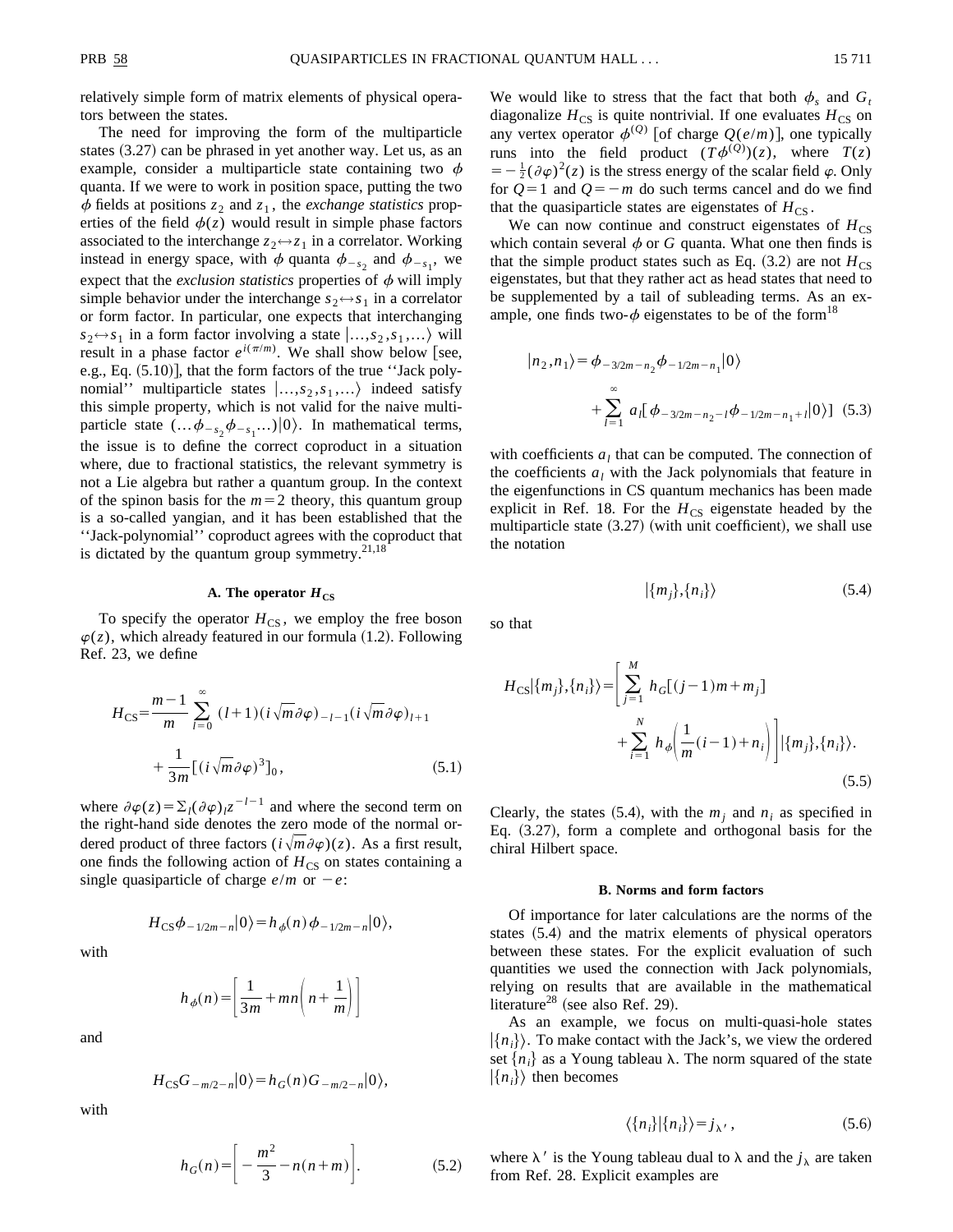$$
\langle n_1 | n_1 \rangle = j_{(1^n)} = \frac{(n_1 + 1/m - 1)(n_1 + 1/m - 2) \cdots 1/m}{n_1(n_1 - 1) \cdots 1},
$$

$$
\langle n_2, n_1 | n_2, n_1 \rangle = j_{(2^{n_1}, 1^{n_2 - n_1})}
$$
  
= 
$$
\frac{(n_2 + 2/m - 1)(n_2 + 2/m - 2) \cdots (n_2 + 2/m - n_1)}{(n_2 + 1/m)(n_2 + 1/m - 1) \cdots (n_2 + 1/m - n_1 + 1)} \frac{(n_2 - n_1 + 1/m - 1) \cdots 1/m}{(n_2 - n_1) \cdots 1} \frac{(n_1 + 1/m - 1) \cdots 1/m}{n_1 \cdots 1},
$$
 (5.7)

etc. In the limit where all  $n_i \ge 1$ , one finds

$$
\langle \{n_i\} | \{n_i\} \rangle \approx \prod_{i=1}^{N} \frac{n_i^{1/m-1}}{\Gamma(1/m)}.
$$
 (5.8)

Of interest for the analysis of processes where electrons or holes tunnel into a FQHE edge is the form factor

$$
_{N}\langle \{n_{m},...,n_{2},n_{1}\}\big|G_{-m/2-n}^{\dagger}|0\rangle=f(n_{m},...,n_{1})\delta_{n,n_{m}+...+n_{1}}.
$$
\n(5.9)

where the subscript *N* indicates that the state has been properly normalized. This form factor describes the amplitude by which an incoming hole (described by the operator  $G^{\dagger}$  and of charge  $+e$ ) creates a state that has *m* quasiholes excited over the ground state. Explicit computation in the limit where all  $n_i \geq 1$  yields (for simplicity we give the result for  $m=3$ , see Appendix B for the general case)

$$
f(n_3, n_2, n_1) \approx \frac{\Gamma(1/3)^{1/2}}{\Gamma(2/3)} \left( \frac{(n_3 - n_2)(n_3 - n_1)(n_2 - n_1)}{n_3 n_2 n_1} \right)^{1/3}.
$$
\n(5.10)

Remarkably, this result takes the form of a ''Jastrow factor'' in the energy variables  $n_i$ . The order- $(\frac{1}{3})$  zeros when two  $n_i$ come near reflect the  $g = \frac{1}{3}$  exclusion statistics properties of the fundamental quasiholes. Note that the expression  $(5.10)$ is invariant under global scalings of all energies  $n_i$ . The form  $(5.10)$  of the form factor can be viewed as a limit in (chiral) CFT of a result on correlation functions for the ''classical'' model of quantum mechanics with inverse square exchange. This result was conjectured by Haldane<sup>30</sup> and later proven in Refs. 13, 29.

#### **VI. TRANSPORT PROPERTIES**

Having checked that the thermodynamics of FQHE edges is correctly reproduced in the quasiparticle language we are now ready to move on and consider transport properties. Following the setup of a number of recent experiments, we shall consider a situation where electrons (or holes) from a Fermiliquid reservoir are allowed to tunnel into a  $\nu = 1/m$  FQHE edge. The dc *I*-*V* characteristic for this setup, which were first computed by Kane and Fisher<sup>31</sup> (see also Ref. 32), show a crossover from a linear (thermal) regime into a power-law behavior at high voltages and thus presents a clear fingerprint of the Luttinger-liquid features of the FQHE edge. The experimental results from Ref. 8 are in agreement with these predictions. (See Ref. 2 for a further theoretical analysis of these data.)

The calculations by Kane and Fisher were based on

bosonization and on the Keldysh formalism for nonequilibrium transport. Our goal here is to see if we can reproduce their results in an approach directly based on the edge quasiparticle formalism. Before going into this, we would like to stress that the "thermodynamic Bethe ansatz (TBA) quasiparticles'' behind the approach of Ref. 2 are quite different from what we have here, the most important distinction being that the TBA quasiparticles are a combination of degrees of freedom of both sides of the tunneling barrier; they do not exist for a  $\nu = 1/m$  edge in isolation.

If the  $\nu=1/m$  FQHE edge were to behave as a Fermi liquid, we could calculate charge transport across a barrier using a simple (Boltzmann) kinetic equation of the form

$$
I(V,T) \propto e \int_{-\infty}^{\infty} d\epsilon W \{ f_1(\epsilon - eV) F_2(\epsilon) - F_1(\epsilon - eV) f_2(\epsilon) \},
$$
\n(6.1)

with  $f(\epsilon)$  and  $F(\epsilon)$  the Fermi-Dirac distributions for electrons and holes, respectively, and *W* the probability for an electron or hole of energy  $\epsilon$  to cross the barrier and enter the edge. As is well known, this Boltzmann equation leads to an ohmic (linear in *V*) and temperature-independent current. Now that we have seen that the non-Fermi-liquid features of the 1/*m* edge can be captured via the statistics of the edge quasiparticles we can try to write a ''Boltzmann equation'' for transport to and from FQHE edges by putting in appropriate generalizations  $h(\epsilon)$  and  $H(\epsilon)$  of the quantities  $f_2(\epsilon)$ and  $F_2(\epsilon)$ , respectively. Before giving precise results (in Sec. VI A below) we shall consider a "naive" expression based on the intuition from the quasiparticle approach. In first approximation, the factor  $h(\epsilon)$ , which describes the probability for an electron to *leave* a  $\nu = 1/m$  edge, comprises two effects.

 $(1)$  A correlation effect, which can be traced to the nontrivial scaling dimension of the edge electron operator [see, for example, Eq.  $(1.3)$ ]. At zero temperature, this is the socalled tunneling density of states

$$
A^+(\epsilon) \propto \epsilon^{m-1}.\tag{6.2}
$$

 $(2)$  A temperature dependence related to the exclusion statistics properties of the edge electrons. As we have seen, the natural factor associated to the *presence* of an edge electron is the distribution function

$$
n_{g=m}(\epsilon). \tag{6.3}
$$

Combining these factors, we come to the naive expressions

$$
h^{(0)}(\epsilon) = \epsilon^{m-1} n_{g=m}(\epsilon), \qquad (6.4)
$$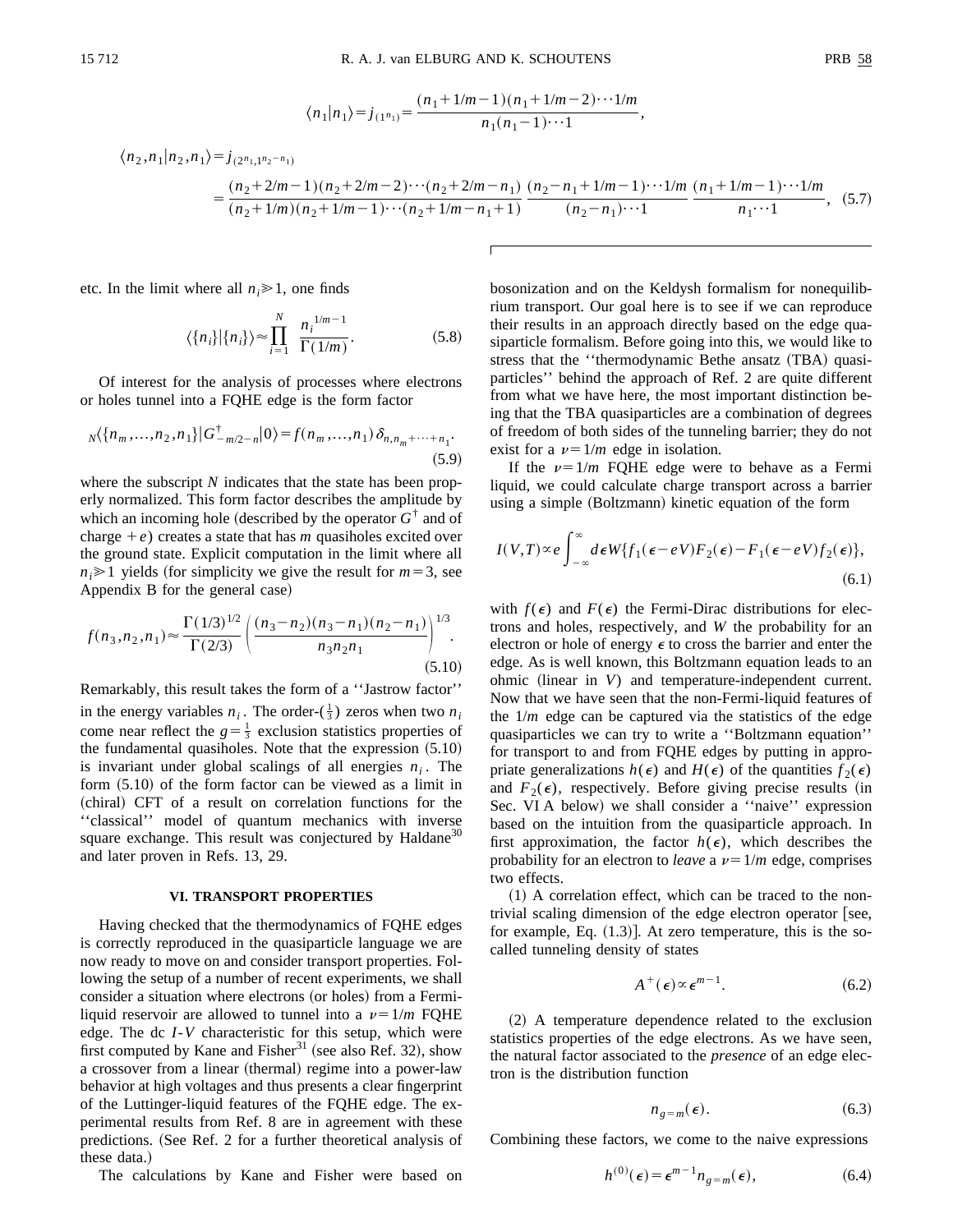and by similar reasoning we obtain

$$
H^{(0)}(\epsilon) = \epsilon^{m-1} e^{\beta \epsilon} n_{g=m}(\epsilon), \qquad (6.5)
$$

where the thermal factor  $e^{\beta \epsilon} n_m(\epsilon)$  has been dictated by the requirement of detailed balance. (This same thermal factor was proposed in Ref. 33, which proposes a generalization of the Boltzmann equation to the case of fractional statistics. In our view, the proposal of Ref. 33 is incomplete, as it ignores the correlation effects which are unavoidable for quasiparticles obeying fractional exclusion statistics.)

One quickly finds that the Boltzmann equation with factors  $h^{(0)}$  and  $H^{(0)}$  is not exact at finite temperature. In Sec. VI B we shall further comment on this equation and argue that it can be viewed as a first stage in a systematic approach. Before we come to that, we shall in the next section present a particularly simple derivation of the exact perturbative *I*-*V* characteristics for tunneling from a Fermi liquid to a  $\nu = \frac{1}{3}$ FQHE edge. This derivation uses the idea of a kinetic equation, together with the algebraic properties of the edge electrons.

#### **A. Kinetic equation for interedge transport**

A careful derivation, based directly on the form of the tunneling Hamiltonian [we write  $\Psi$  for the edge electron operator (denoted by  $\Psi_e$  in Sec. II and by *G* in Sec. III), and we indicate the filling fraction by an explicit subscript $\lfloor$ 

$$
H_{int} \propto t \int d\epsilon [\Psi_{\nu=1}^{\dagger}(\epsilon)\Psi_{\nu=1/3}(\epsilon)+\text{H.c.}], \quad (6.6)
$$

leads to the following kinetic equation (see, e.g., Ref.  $32$ ):

$$
I(V,T) \propto e^{t^2} \int_{-\infty}^{\infty} d\epsilon [f(\epsilon - eV)H(\epsilon) - F(\epsilon - eV)h(\epsilon)],
$$
\n(6.7)

where  $h$ , $H$  are one particle Green's functions

$$
H(\epsilon) = \langle \Psi_{\nu=1/3}^{\dagger}(\epsilon) \Psi_{\nu=1/3}(\epsilon) \rangle_{V,T},
$$
  

$$
h(\epsilon) = \langle \Psi_{\nu=1/3}(\epsilon) \Psi_{\nu=1/3}^{\dagger}(\epsilon) \rangle_{V,T}
$$
 (6.8)

for edge electrons in the  $\nu = \frac{1}{3}$  FQHE edge, taken at *V*=0. Note that the expression  $(6.7)$  is perturbative as it gives the lowest nontrivial order in the parameter *t*.

The quantities  $H(\epsilon)$  and  $h(\epsilon)$  can be determined by using two simple observations. The first is that of *detailed balance*, which can be phrased as the requirement that at zero voltage there should be no current flowing. This fixes the ratio of  $H(\epsilon)$  and  $h(\epsilon)$  according to

$$
H(\epsilon) = e^{\beta(\epsilon - eV)}h(\epsilon). \tag{6.9}
$$

The second observation uses the *algebraic properties* of the edge electron operator, which include the anticommutation relation

$$
\begin{split} \{\Psi_{\nu=\frac{1}{3}}^{\dagger}(\epsilon),\Psi_{\nu=\frac{1}{3}}(\epsilon')\} \\ &= \frac{2\pi}{L} \frac{1}{\rho_0} \epsilon^2 \delta(\epsilon-\epsilon') + 6\frac{E}{\rho_0} + 3(\epsilon+\epsilon') \frac{\Delta Q}{\rho_0} . \end{split} \tag{6.10}
$$

In this formula, *E* is the operator for the total energy per unit length (proportional to the Virasoro zero mode  $L_0$ ), and  $\Delta Q$ is the operator for the total charge per unit length [proportional to the zero mode  $J_0$  of the  $U(1)$  Kac-Moody algebra]. Clearly, this anti-commutator fixes the sum  $H(\epsilon)+h(\epsilon)$ . The expectation values of energy and charge follow directly from our analysis in Sec. IV. We find

$$
\langle E \rangle = \rho_0 \left( \frac{\pi^2}{6\beta^2} + \frac{(eV)^2}{6} \right), \quad \langle \Delta Q \rangle = -e\rho_0 \frac{(eV)}{3} \tag{6.11}
$$

and obtain the exact expressions

$$
H(\epsilon) = \frac{(\epsilon - eV)^2 + \pi^2/\beta^2}{e^{-\beta(\epsilon - eV)} + 1}, \quad h(\epsilon) = \frac{(\epsilon - eV)^2 + \pi^2/\beta^2}{1 + e^{\beta(\epsilon - eV)}}.
$$
\n(6.12)

They lead to *I*-*V* characteristics

$$
I(V,T) \propto e^{t^2} \beta^{-3} \left[ \frac{\beta eV}{2\pi} + \left( \frac{\beta eV}{2\pi} \right)^3 \right],
$$
 (6.13)

in agreement with the result obtained in different approaches.<sup>31,2</sup>

Clearly, the Green's functions  $(6.8)$  can be evaluated in other ways, for example, by using a conformal transformation in the  $x$ ,*t* domain.<sup>32</sup> We would like to stress that our derivation is more direct and uses nothing more than the fundamental anticommutation relation of the edge electrons. For  $\nu = \frac{1}{3}$ , these are particularly simple as they derive from the so-called  $N=2$  superconformal algebra, which has been well-studied in other contexts. For other filling fractions the fundamental anti-commutators look more complicated but are available in principle.

#### **B. Interpretation in terms of exclusion statistics**

If we compare the exact kinetic equation for  $\nu = \frac{1}{3}$  with a naive generalized Boltzmann equation, we see that the mistake in the latter is in the approximation of the Green's function  $h(\epsilon)$  by a the product  $h^{(0)}(\epsilon)$  of a tunneling density of states times a Haldane distribution for fractional statistics. The reason why this approximation turns out to be rather poor is that the operator  $N(\epsilon) = \Psi_{\nu=1/3}^{\dagger}(\epsilon) \Psi_{\nu=1/3}(\epsilon)$  inside a FQHE edge is *not* to be viewed as a simple counting operator weighted by the appropriate power law of  $\epsilon$ . This fact can be traced to the nontrivial operator terms (proportional to the energy and the charge operators) in the right-hand side of Eq.  $(6.10)$ . To further illustrate this point we evaluated the expectation value of the operator  $N(\epsilon)$  in a (normalized) oneelectron state  $\ket{\epsilon'}$ 

$$
\langle \epsilon' | N(\epsilon) | \epsilon' \rangle \propto \epsilon^2 \delta(\epsilon - \epsilon') + 6 \frac{(\epsilon' - \epsilon)(\epsilon'^2 + \epsilon^2)}{\epsilon'^2} \theta(\epsilon' - \epsilon).
$$
\n(6.14)

This result shows an interaction effect in the action of  $N(\epsilon)$ on a one-electron state: rather than just counting quanta of energy  $\epsilon$ , the operator  $N(\epsilon)$  is sensitive to the presence of quanta at energy  $\epsilon' > \epsilon$  as well. In the Green's function  $h(\epsilon)$ (for  $\epsilon$  > 0), the first term on the right-hand side of Eq. (6.14) corresponds to  $h^{(0)}(\epsilon)$ , while the second term leads to the following correction term: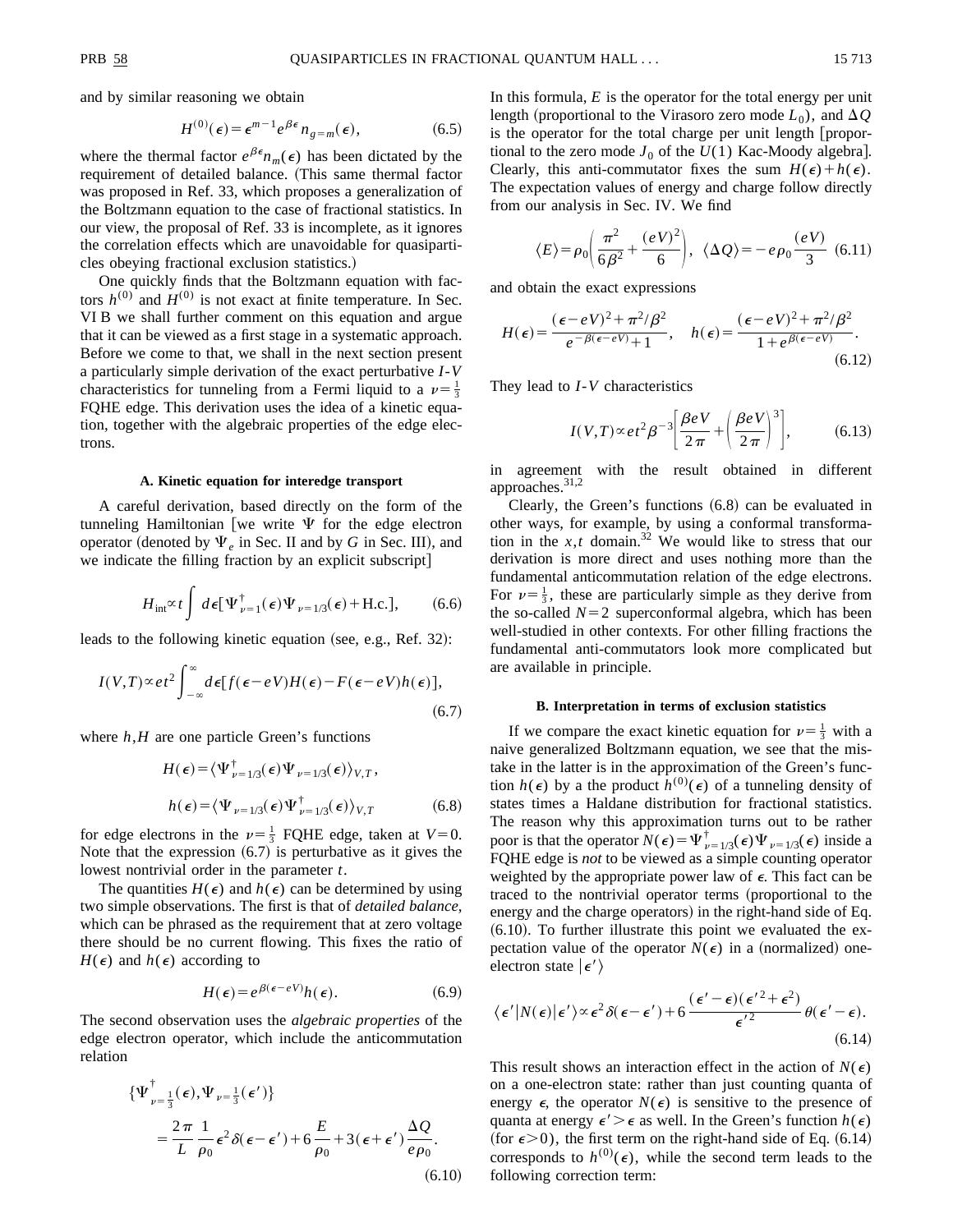

FIG. 2. One-particle Green's function  $h(\epsilon)$  for filling fraction  $\nu=\frac{1}{3}$  and at zero voltage. The drawn curve is the exact result (6.12); the dashed curve is the approximation  $h^{(0)}(\epsilon)$  and the dotted curve corresponds to  $[h^{(0)} + h^{(1)}](\epsilon)$ .

$$
h^{(1)}(\epsilon) = 6 \int_{\epsilon}^{\infty} d\epsilon' \frac{(\epsilon' - \epsilon)(\epsilon'^2 + \epsilon^2)}{\epsilon'^2} n_3(\epsilon'). \quad (6.15)
$$

In Fig. 2 we have plotted the exact result for  $h(\epsilon)$  against the approximations  $h^{(0)}(\epsilon)$  and  $[h^{(0)}+h^{(1)}](\epsilon)$ . Clearly, the correction term  $h^{(1)}(\epsilon)$  greatly improves the accuracy of the description.

The situation here can be described as follows. As far as thermodynamics goes, the distribution functions  $n_3(\epsilon)$  and  $n_{1/3}(\epsilon)$  give exact results for quantities such as specific heat and conductance, and we may view the edge system as an ideal gas of fractional statistics quasiparticles. However, the operators  $\Psi_{\nu=1/3}^{\dagger}(\epsilon)$ ,  $\Psi_{\nu=1/3}(\epsilon)$  are not one-particle operators in the usual sense, as they do not simply add or extract a single quasiparticle from a many-particle state. In edge tunneling experiments, the edge system communicates with a Fermi liquid *via* the operators  $\Psi_{\nu=1/3}^{\dagger}(\epsilon)$  and  $\Psi_{\nu=1/3}(\epsilon)$  and we cannot avoid interaction effects. We do believe, however, that a systematic expansion based on the quasiparticle picture is possible.

To avoid reference to a ''filled sea of negative energy edge electrons'' we prefer to discuss transport in the picture where the fundamental quasiparticles are positive energy edge electrons and edge quasiholes, respectively. If we we stick for a moment to the abovementioned ''naive'' zeroth order approximation, we would arrive at the following lowest contribution to the tunneling current at voltage *V* and temperature *T*:

$$
I^{(0)}(V,T) \propto -e \int_0^{\infty} d\epsilon n_1(\epsilon - V) N_3(\epsilon) \epsilon^2
$$
  
+  $e \int_0^{\infty} d\epsilon N_1(\epsilon - V) n_3(\epsilon) \epsilon^2$   
+  $e \int_0^{\infty} d\epsilon_3 d\epsilon_2 d\epsilon_1 n_1 \left( \sum_i \epsilon_i + V \right)$   
 $\times N_{1/3}(\epsilon_3) N_{1/3}(\epsilon_2) N_{1/3}(\epsilon_1) f^2(\epsilon_3, \epsilon_2, \epsilon_1)$   
-  $e \int_0^{\infty} d\epsilon_3 d\epsilon_2 d\epsilon_1 N_1 \left( \sum_i \epsilon_i + V \right)$   
 $\times n_{1/3}(\epsilon_3) n_{1/3}(\epsilon_2) n_{1/3}(\epsilon_1) f^2(\epsilon_3, \epsilon_2, \epsilon_1),$   
(6.16)

where  $f(\epsilon_3, \epsilon_2, \epsilon_1)$  is the form factor given in Eq. (5.10) and the integrations are over ordered sets of energies  $\epsilon_3 \geq \epsilon_2$  $\geq \epsilon_1 \geq 0$ . We have used the notation

$$
N_g(\epsilon) = e^{\beta \epsilon} n_g(\epsilon). \tag{6.17}
$$

This result becomes exact in the limit *T→*0, where all distributions become step functions and the interaction effects disappear. Note that this formula has a clear asymmetry between electrons and holes: electrons that come into the edge settle as edge electrons, while incoming holes ''decay'' into a total of three edge quasiholes, with relative amplitudes given by the form factor  $f(\epsilon_3, \epsilon_2, \epsilon_1)$ . For  $T=0$ ,  $V>0$  the expression  $(6.16)$  reduces to a single term

$$
I^{(0)}(V>0,T=0) \propto -e \int_{0 \le \epsilon \le V} d\epsilon \epsilon^2 \propto V^3, \qquad (6.18)
$$

while  $T=0$ ,  $V<0$  it reduces to

$$
I^{(0)}(V<0,T=0) \propto e \int_{0 \le \sum_{i} \epsilon_i \le V} d\epsilon_3 d\epsilon_2 d\epsilon_1 f^2(\epsilon_3, \epsilon_2, \epsilon_1) \propto V^3.
$$
\n(6.19)

In the latter case, the power law  $I \propto V^3$  is a simple consequence of the fact that we perform three independent integrations  $\int d\epsilon_3 d\epsilon_2 d\epsilon_1$  over quasihole energies, with a form factor  $f(\epsilon_3, \epsilon_2, \epsilon_1)$  that is scale invariant.

Clearly, the expression  $(6.16)$  needs corrections. We believe that a systematic expansion, along the lines of the expansion  $h(\epsilon) = h^{(0)}(\epsilon) + \bar{h}^{(1)}(\epsilon) + \cdots$  that we have demonstrated above, is possible. We plan to demonstrate this in more detail in a future publication.

#### **VII. CONCLUSIONS**

The edge electrons that have been central in this paper are the edge analogs of the composite fermions  $(CF)$  used to describe bulk physics. We have made clear that, while the exchange statistics of these particles are fermionic, their exclusion statistics properties are not and are instead captured by nontrivial distribution functions  $n_m(\epsilon)$  that take the place of the familiar Fermi-Dirac distribution. We have also investigated to what extent a quasiparticle picture, with edge electrons and edge quasiholes as the fundamental quanta, can be used as a starting point for a quantitative analysis of transport. We have used algebraic properties of the  $\nu = \frac{1}{3}$  edge electrons to derive exact results, and we have claimed that in general exclusion statistics properties may be used to set up a systematic expansion. In our view, these results hold some important lessons for other situations where fractional statistics quasiparticles have been proposed (spinons in  $d=1$ quantum spin chains, anyons in  $d=2$ , etc.).

#### **ACKNOWLEDGMENTS**

We thank A. W. W. Ludwig for many insightful comments and collaboration in the early stages of this project. K.S. thanks P. Bouwknegt, E. Fradkin, and Y.-S. Wu for discussions. Part of this work was done at the 1997 ITP Santa Barbara Workshop on ''Quantum Field Theory in Low Dimensions: from Condensed Matter to Particle Physics.'' This research has further benefited from NATO Collabora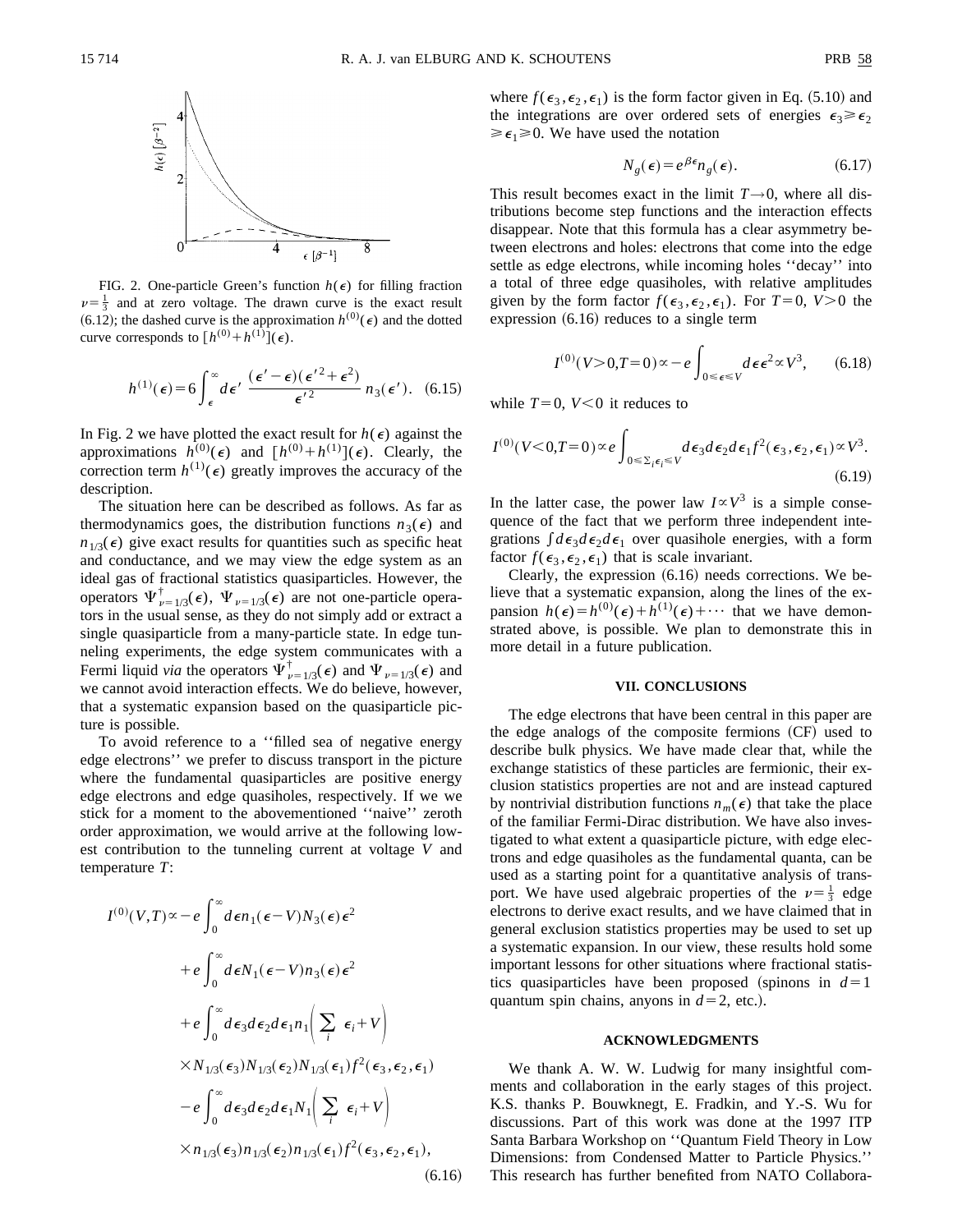tive Research Grant No.  $SA.5-2-05(CRG.951303)$  and by support from the FOM foundation of The Netherlands.

#### **APPENDIX A: COMPOSITE EDGES—JAIN SERIES**

In this appendix we briefly describe a quasiparticle formulation of the composite edge theories corresponding to the filling fractions  $\nu = n/(np+1)$  of the Jain series. These edge theories can be written as a collection of *n* free bosons, coupled via the topological *K* matrix of the effective bulk Chern-Simons theory. $4$  In Ref. 34 it was shown that the effective low-energy CFT for particles satisfying Haldane statistics with  $n \times n$  statistical matrix *G* is a  $c = n$  CFT with topological matrix  $K = G^{-1}$ . Inverting the argument we expect that the fundamental excitations of the CFT for QHE matrix *K* can be interpreted in terms of pseudoparticles satisfying fractional exclusion statistics with matrix  $G = K^{-1}$ .

An alternative and more natural approach to the Jain series edges would be to first perform a change of basis which separates a single charged mode from a set of  $n-1$  neutral modes.<sup>35,36</sup> The latter are governed by an  $\widehat{su(n)}_1$  affine Kac-Moody symmetry, and can be treated separately. An option is to view them as a set of *n* free parafermions in the sense of Gentile, see Ref. 6. The CFT for the remaining charged mode is of the type that we described in this paper, with *g*  $= v$ . The entire edge theory is then described by a single (charged) *g*-on and a set of  $\widehat{su(n)}_1$  degrees of freedom.<br>As an example of how the chiral Hilbert space works out,

here is the example of  $\nu=2/5$ , with *K* matrix

$$
K = \begin{pmatrix} 3 & 2 \\ 2 & 3 \end{pmatrix} .
$$
 (A1)

This theory has two independent  $U(1)$  affine Kac-Moody symmetries, giving a factor  $\left[\prod_{l=1}^{\infty}(1-q^l)\right]^{-2}$  in the partition function. The various charge sectors are labeled by pairs of integers  $(l_1, l_2)$ , the energy being given by  $E(l_1, l_2)$  $= \frac{1}{10} (3l_1^2 - 4l_1l_2 + 3l_2^2)$  [this is the bilinear form defined by the inverse of the  $K$  matrix  $(A1)$ . Thus

$$
Z_{\nu=2/5}(q) = \sum_{(l_1,l_2)} \frac{q^{E(l_1,l_2)}}{\prod_{l=1}^{\infty} (1-q^l)\,l^2}.
$$
 (A2)

Under the rearrangement into  $\widehat{su(2)}_1$  times  $U(1)$ , the combination  $\frac{1}{2}(l_2-l_1)$  plays the role of the  $su(2)$  spin, while  $l_1 + l_2$  is the charge under the new  $U(1)$ . The character identity will be $36$ 

$$
Z_{\nu=2/5}(q) = \chi_{j=0}^{su(2)_1}(q) Z_{\text{even}}^{2/5}(q) + \chi_{j=1/2}^{su(2)_1}(q) Z_{\text{odd}}^{2/5}(q),
$$
\n(A3)

where the subscript even (odd) on  $Z^{s/r}$  means that we restrict to the states with total  $U(1)$  charge  $Q$  even or odd. Simple expressions for the  $su(2)$ <sub>1</sub> characters are

$$
\chi_{j=0}^{su(2)_1}(q) = \sum_{m+n \text{ even}} \frac{q^{1/4(m+n)^2}}{(q)_m(q)_n},
$$
  

$$
\chi_{j=1/2}^{su(2)_1}(q) = \sum_{m+n \text{ odd}} \frac{q^{1/4(m+n)^2}}{(q)_m(q)_n}.
$$
 (A4)

For the general case with  $\nu = n/(np+1)$ , the charged sector is described by a free boson CFT at compactification radius  $R^2 = \nu^{-1}$ , which we write as  $R^2 = r/s$ . The chiral partition sum is

$$
Z^{s/r}(q) = \sum_{Q=-\infty}^{\infty} \frac{q^{Q^2/(2rs)}}{\prod_{l=1}^{\infty} (1-q^l)},
$$
 (A5)

and restrictions, such as the even/odd in Eq.  $(A3)$  are taken into account by restricting the charge quantum number *Q*.

Our fundamental charged edge quasi-particles will now be the primary fields of  $U(1)$  charges  $+s$  and  $-r$ ; we shall write the creation and annihilation modes of these fields as  $\phi_{-t}$  and  $G_{-t}$ , respectively. Note that for  $s \neq 1$  the operators  $G_{-t}$  are not the physical edge electrons as the latter can only be written by including nontrivial factors from the neutral sector.

In close analogy with our analysis in Sec. III D, we can now establish that the states

$$
G_{-(2M-1)r/2s+Q/s-m_{M}} \cdots G_{-r/2s+Q/s-m_{1}}
$$
  
 
$$
\times \phi_{-(2N-1)s/2r-Q/r-n_{N}} \cdots \phi_{-s/2r-Q/r-n_{1}} |Q\rangle
$$

with

$$
m_M \ge m_{M-1} \ge \cdots \ge m_1 \ge 0, \quad n_N \ge n_{N-1} \ge \cdots \ge n_1,
$$

and

$$
n_1 \ge 0 \quad \text{if } Q \ge 0,
$$
  

$$
n_1 > 0 \quad \text{if } Q < 0,
$$
 (A6)

with  $Q = -(r-s)$ ,...,  $+(s-1)$ , spanning the chiral Hilbert space  $(A5)$  of the charged boson. The total energy of the lowest-energy state in the charge sector *Q* having particle numbers *M* and *N* for the quanta of type *G* and  $\phi$ , respectively, equals

$$
E(Q;M,N) = \frac{Q^2}{2rs} + \frac{r}{2s}M^2 - \frac{Q}{s}M + \frac{s}{2r}N^2 + \left[\frac{Q}{r} + \delta_{Q<0}\right]N
$$
\n(A7)

and leads to the following expression for the chiral partition sum:

$$
Z^{s/r}(q) = \sum_{Q=-\left(r-s\right)}^{\left(s-1\right)} \sum_{M,N\geq 0} \frac{q^{E(Q;M,N)}}{(q)_M(q)_N}.
$$
 (A8)

The equality of the expressions  $(A5)$  and  $(A8)$  is an identity of the Rogers-Ramanujan type (see Refs.  $17-19$  for some similar identities).

In the case  $p<0$ , the Jain series QHE edge exhibits counterflowing edge modes and it has been claimed that a disorder-driven fixed point dominates the physics.<sup>37,35</sup> It will be most interesting to analyze this scenario in a quasiparticle formulation.

#### **APPENDIX B: FORM FACTOR FOR GENERAL** *M*

We briefly explain the exact evaluation of the form factor  $f(m_m, \ldots, m_1)$  as defined in Eq.  $(5.9)$ . Let us consider the special case  $m=2$  first. In that case the "hole operator"